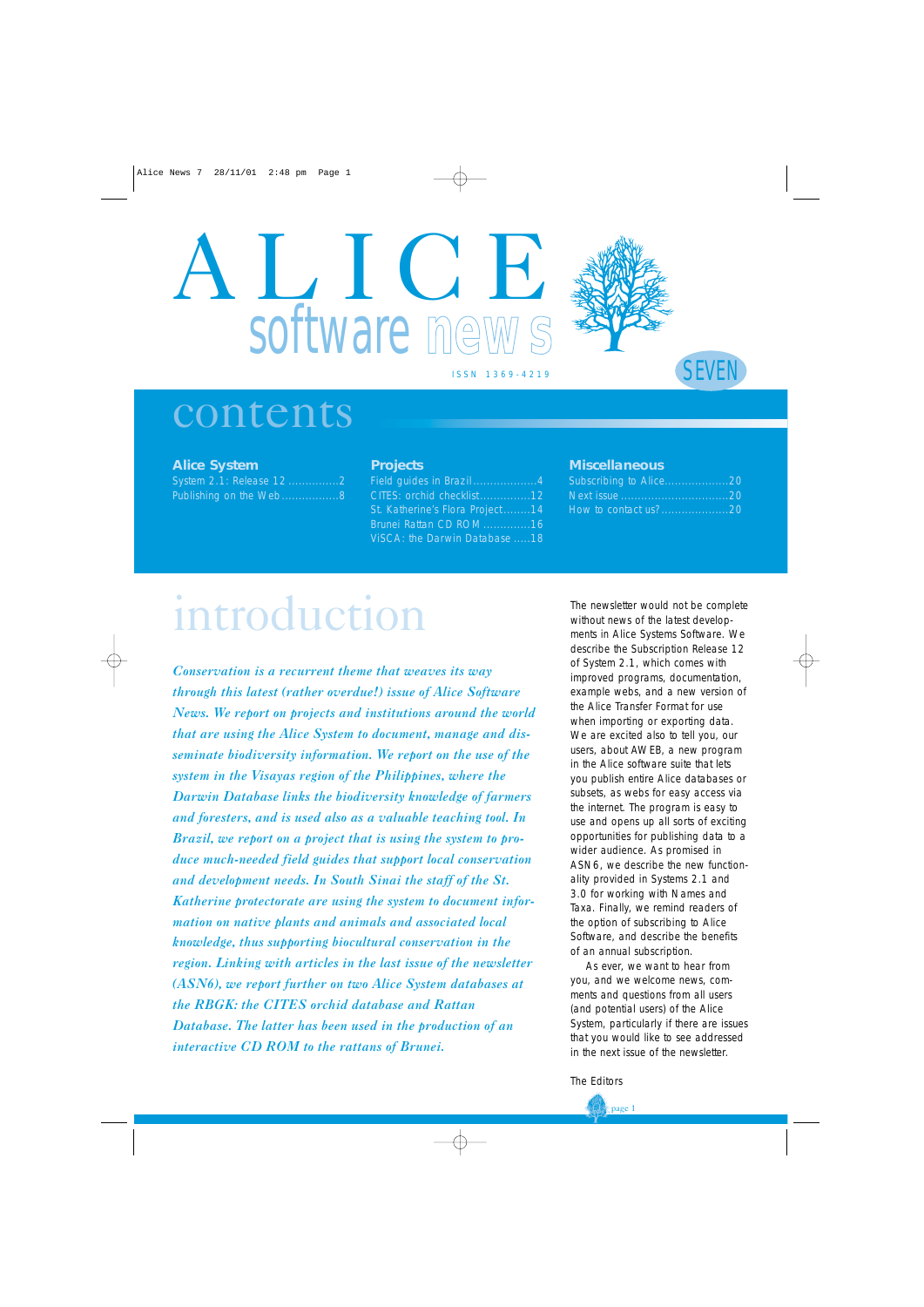## **What is in Subscription Release 12?**

*The latest releases of Systems 2.1 and 3.0 include a new program, improved versions of some existing programs, improved documentation, support for the latest version of the Alice Transfer Format (ATF), and some example webs created directly from real Alice databases.*

#### **A NEW PROGRAM**

A royalty free version of the Alice database viewer, Aview, is included in the database author's and database administrator's editions. This makes it possible for database authors to distribute read-only versions of their databases for use by others. Recipients will be able to inspect your database and produce a restricted number of useful reports but they will not be able to alter your database in any way.

We are also offering to provide, on request, support in the production of a distribution 'kit' that includes your database and the database viewer.

#### **PROGRAM IMPROVEMENTS**

Twelve bugs have been fixed and nine enhancements made that improve the reliability, ease-of-use and data validation of the system. Thirteen other changes have been made that improve data quality and the consistency and operation of the user interface. Changes have been made to the data entry module, the report writer, the Alice Query Engine, the database health checker and to the data export application. All applications in the Alice suite, apart from dbupdate, have been upgraded. A full description of all these changes is supplied with the software update notice supplied with Release 12.

#### **IMPROVED DOCUMENTATION**

We have enhanced the documentation that accompanies the Alice System. Workarounds to solve difficulties found with the system have been documented. We have also produced a web-based 'knowledgebase' of articles that help you with issues like setting up the Alice System, troubleshooting and checking database integrity.

#### **A NEW VERSION OF THE ALICE TRANSFER FORMAT**

The Alice Transfer Format (ATF) is a technology and database independent format for representing data for the import and export from Alice databases. This is one of the ways in which authors of Alice databases can share data with colleagues and exchange data with other programs.

Previous versions of ATF were only suitable for systems 2.0 and 2.1 and did not include a means of represent-

ing all of the data that can be held in an Alice database. It has also been possible to supply configurations of the Alice System that differ in their taxonomic hierarchies, taxon, use, place and name categories from those supplied by default. Previous versions of ATF do not include format definitions for this configuration information.

These shortcomings have been addressed in the latest version of ATF, version 3.0, which is supported in Release 12. The same transfer format can now, for the first time, be used with Systems 2.1 and 3.0. The new ATF definition includes format definitions for all Alice data types. The latest version of the Alice Database export program, Alex, included in Release 12 exports data in ATF 3.0. This makes it possible to export much more of the data held in Alice databases than is possible with ATF 2.0.

ATF 3.0 is an important step to providing data import and export tools that work across both systems and prepares the way for supporting different configurations of the Alice System.

For backwards compatibility, Release 12 of the Alice System still supports ATF version 2.0, which means you are still be able to use software that uses it. A full definition of ATF 3.0 is included on the distribution CD. ATF 3.0 is not compatible with Alice System 2.0.

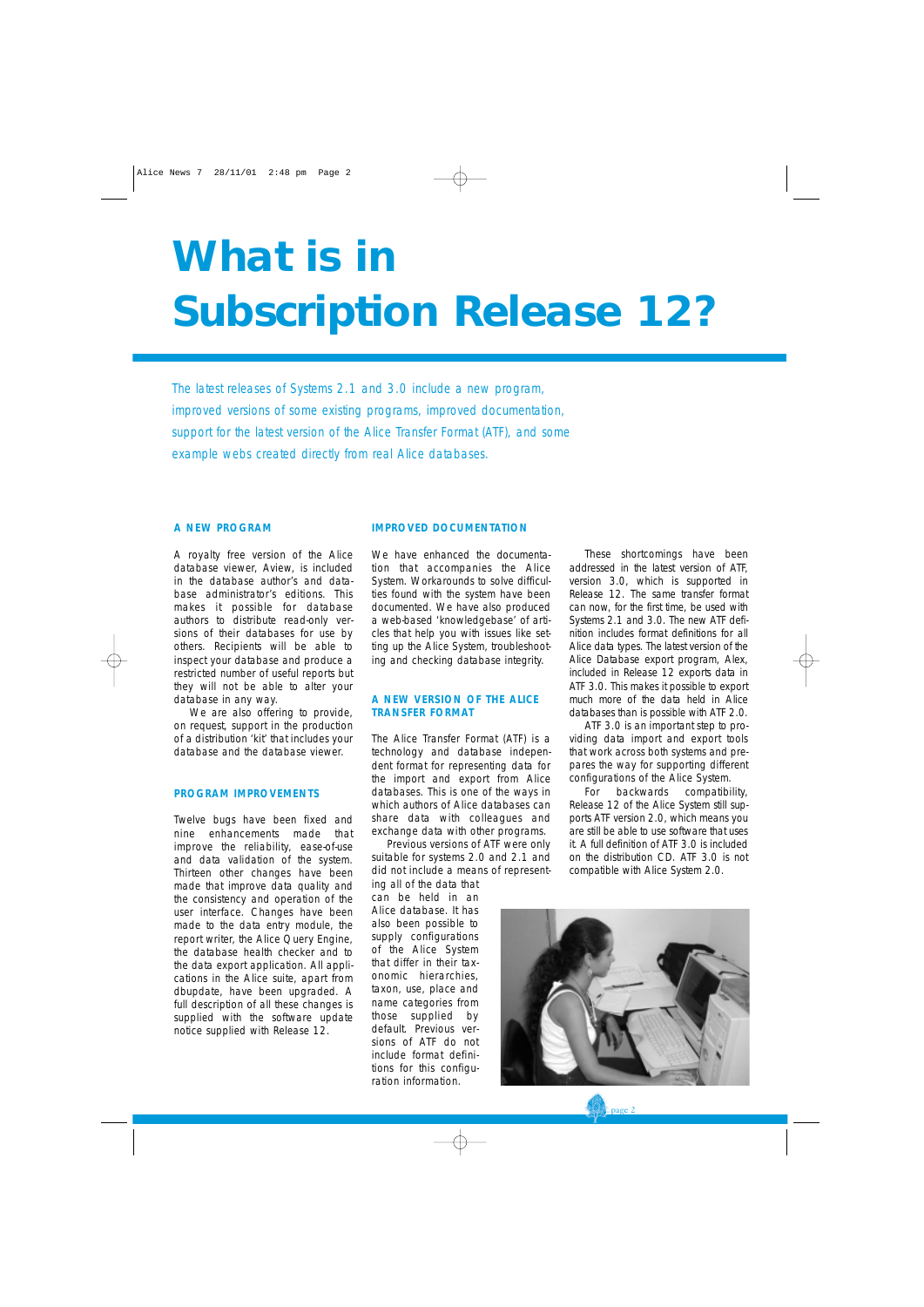#### **WEB PUBLICATIONS**

Finally, as a taster, we have included a number of webs on the distribution CD, some generated from Alice databases created by users of the Alice System. We are very excited about the new Alice System product, Aweb, which can be used to create webs directly from Alice databases. These webs are highly indexed, easily searchable and ensure your data is readily accessible through web search engines to anyone with a web browser and an Internet connection.

For further information see the article on pages 8-11 of this newsletter.

#### **HOW DO I OBTAIN A COPY?**

Release 12 is supplied free of charge to all Alice subscription holders. For sites with multiple licences, unlike with Release 11, only a single CD is required to upgrade all licences for each edition.



To become an Alice subscription holder please see details given on the backpage of this newsletter or on our home page, or contact us by email.

#### **WHAT ELSE DO I NEED?**

For subscription Release 12 you must have an installed version of either Release 11B or 11C. Users of Release 11 will need to upgrade to Release 11C before installing Release 12.

### **South American Users Forum**

Here is good news for Alice users working in South America. Eduardo Dalcin, Coordinator of the 'Centro Nordestino de Informações sobre Plantas' (see ASN No. 6), has recently established an online forum for those people working with, or interested in, using the Alice System. The forum enables users to exchange ideas and experiences and to pose, or answer, questions about using the System in the context of Latin America and in Portuguese or Spanish. Also, the forum offers an opportunity for sharing ideas about managing biodiversity database projects and regional data standards.

Alice Software is excited at this initiative and warmly encourages Spanish and Portuguese speakers to participate and make use of this resource. We share with Eduardo the hope that by talking together, our users can more effectively communicate to us their wishes for future improvements or additions to the System.

Please visit the forum at:

**www.cnip.org.br**

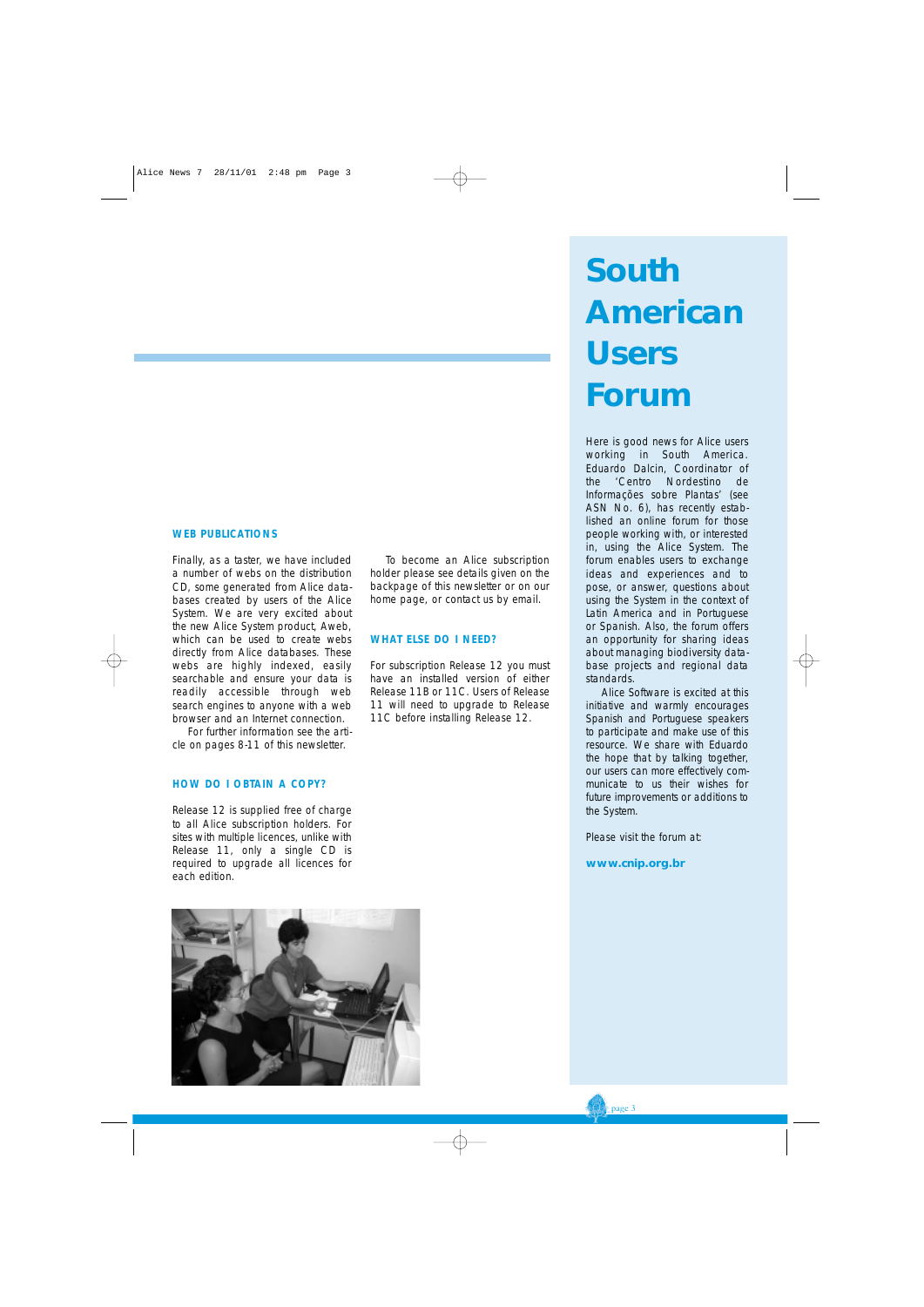### **Alice and the Field Guides**

*As a part of a three-year research project on the use and production of field guides, multi-disciplinary teams in Brazil are using the Alice System as an integral part of their exploration into the various ways of collating, organising, analysing and presenting data on plants, and of producing field guides.* 

#### **FIELD GUIDES: WHY ARE THEY NEEDED?**

What are field guides, what are they for, who uses them, and why? How effective are they? How can their production and use be improved? How can we ensure that field guides have an important role in conservation and development? These are the types of questions that are the current focus of a three-year research project, the Field Guides Project, funded by the UK's Department for International Development (DFID) Forest Research Programme (FRP). In fact, the Field Guides Project consists of two parallel research projects. One sub-project, coordinated by the Environmental Change Institute (ECI) working in Brazil and Bolivia in South America, is looking at the processes involved in developing a field guide. The other sub-project, coordinated by the Department of Plant Sciences at the University of Oxford working in Africa and the Caribbean, is focussing on technical botanical aspects of plant identification. These projects share the aim of helping authors find more effective ways of developing and writing user-friendly plant field guides. Together they will produce a Field Guides Manual that will be completed in September 2002.

The Field Guides Project has adopted the general definition of a guide, as 'materials that enable the user to identify and/or learn more about different species of flora', that reflects its overall focus on ways in which plant identificadrawings may be appropriate for botanists but be totally inaccessible to farmers. Sadly, it is not unknown for guides to be produced that are not useable by those very people who would benefit most from them.

Aiming to resolve these problems and to improve the success and functionality of new field guides, the Field Guides Manual is aimed at all those people, scientists or non-scientists, wishing to produce field guides that are based on known user needs and are, as far as is possible, accurate, useful and easy to use. The Manual will detail the steps in planning and producing a guide, discuss the various decisions and options involved, and also will advice on political and funding aspects of guide production. Although the Manual will include case-history examples of specific field guides, its content will be applicable to the production of any type of field guide, whether it be a guide to the forage species, the insect pests or endangered plants of a particular area, the medicinal plants or edible plants of a certain community, or a guide for ecotourists.

To those who ask whether more field guides are really needed, the answer is very definitely yes. There simply are not guides for many groups of plants in many areas of the world. The project has identified enormous demand for guides, for a range of purposes, from many different user groups: agricultural extension workers, communities, biologists, and others.

tion can help in conservation and development. Of course, there are many other ways to understand what a guide is and what it is used for; guides vary widely according to subject matter, intended readership and objective. There is no single 'ideal' format or structure for fields guide. Rather, it is important that each guide is tailored to meet the needs and demands of its proposed user group, and that it contains the kind of information, in an accessible and practical format, that suits its users. For example, a botanically technical plant guide comprising keys and line



PHOTOGRAPH: ANNA LAWRENCE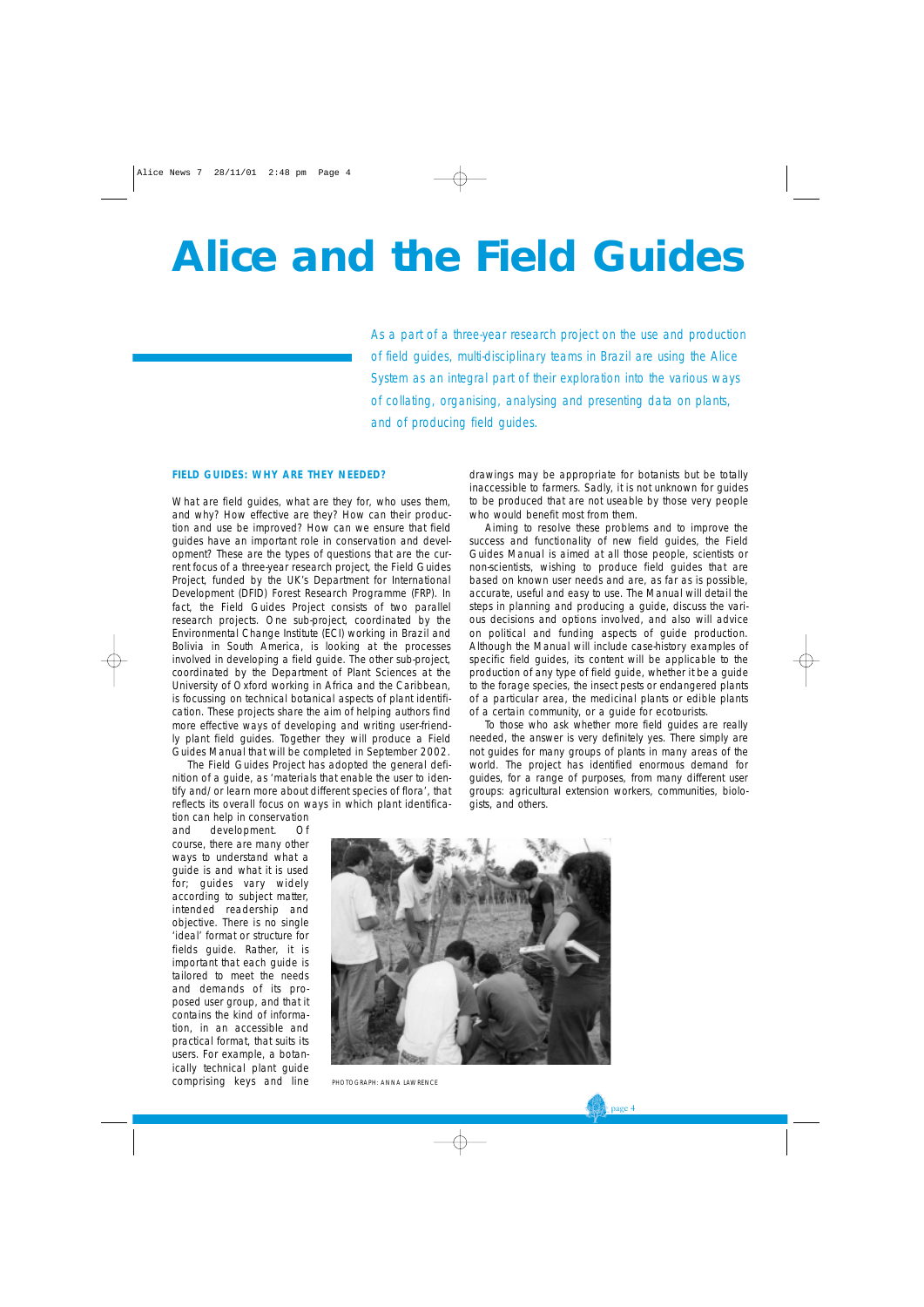### **Project in Brazil**

Any field guide that enables people to identify species, to learn more about them and to put this knowledge into practice, has an important role to play in the conservation of biodiversity and its associated local knowledge, and in sustainable development and management. Depending on their content and purpose, field guides can be used to encourage the cultivation and use of medicinal plants or native tree species, to help communities conserve their traditional knowledge, to attract ecotourists to protected areas, to encourage people to value the natural environment through raising awareness of biodiversity, and to improve natural vegetation monitoring by assisting scientists with species identification. The benefits to conservation are as varied as the range of guides that could be produced.

#### **THE ROLE OF THE ALICE SYSTEM**

What is the role of the Alice System in the Field Guides Project? As their work progresses, scientists working for the Field Guides Project use the Alice System to compile lists of plants and to store associated information. Obviously, they include scientific and local (vernacular) names, distribution and plant usage. Synonymy, though strictly not necessary for publication in a field guide, can help readers access further information about those species and so, depending on



PHOTOGRAPH: ANNA LAWRENCE

the target audience and the balance between identification and providing information, there may be a place for at least commonly used synonyms (certainly common names) in field guides. The primary role for the Alice System in this context, however, is as a tool for the authors of a field guide to collate, organise, analyse and present morphological diagnostic descriptions.

#### **WORKING WITH DIAGNOSTIC DESCRIPTIONS AND IDENTIFICATION AIDS**

Authors of field guides need to be able, firstly, to explore alternative formats and kinds of identification methods (e.g., polyclaves, tables, interactive identification aids) using their own data and, and, secondly, to be able to test the results with the intended user group of each field guide. As well as testing various formats the authors must, inevitably, try out and continually modify different sets of diagnostic characters and different formulations of individual characters used in the identification keys. Exploring different options, of character formulations and sets, with descriptions that are managed manually on paper is highly labour intensive and means either that such explorations are completely impractical, or at least very limited. The Alice System overcomes these limitations and therefore is an ideal tool for helping to manage, analyse and export species descriptions to other applications to create various different identification tools.

#### **INVOLVEMENT OF OTHER DATABASE PROGRAMMES**

A number of authors worldwide have written, and make available, programs that create a range of different species identification aids. Significant subsets of these programs operate on descriptions that have been stored in the DELTA format, for example,

**www.biodiversity.bio.uno.edu/delta** and **www.herbaria.harvard.edu/computerlab/web\_ keys/navikey**.

Also, PANKEY **www.rbge.org.uk/pankey.html** and Lucid

**www.lucidcentral.com/**

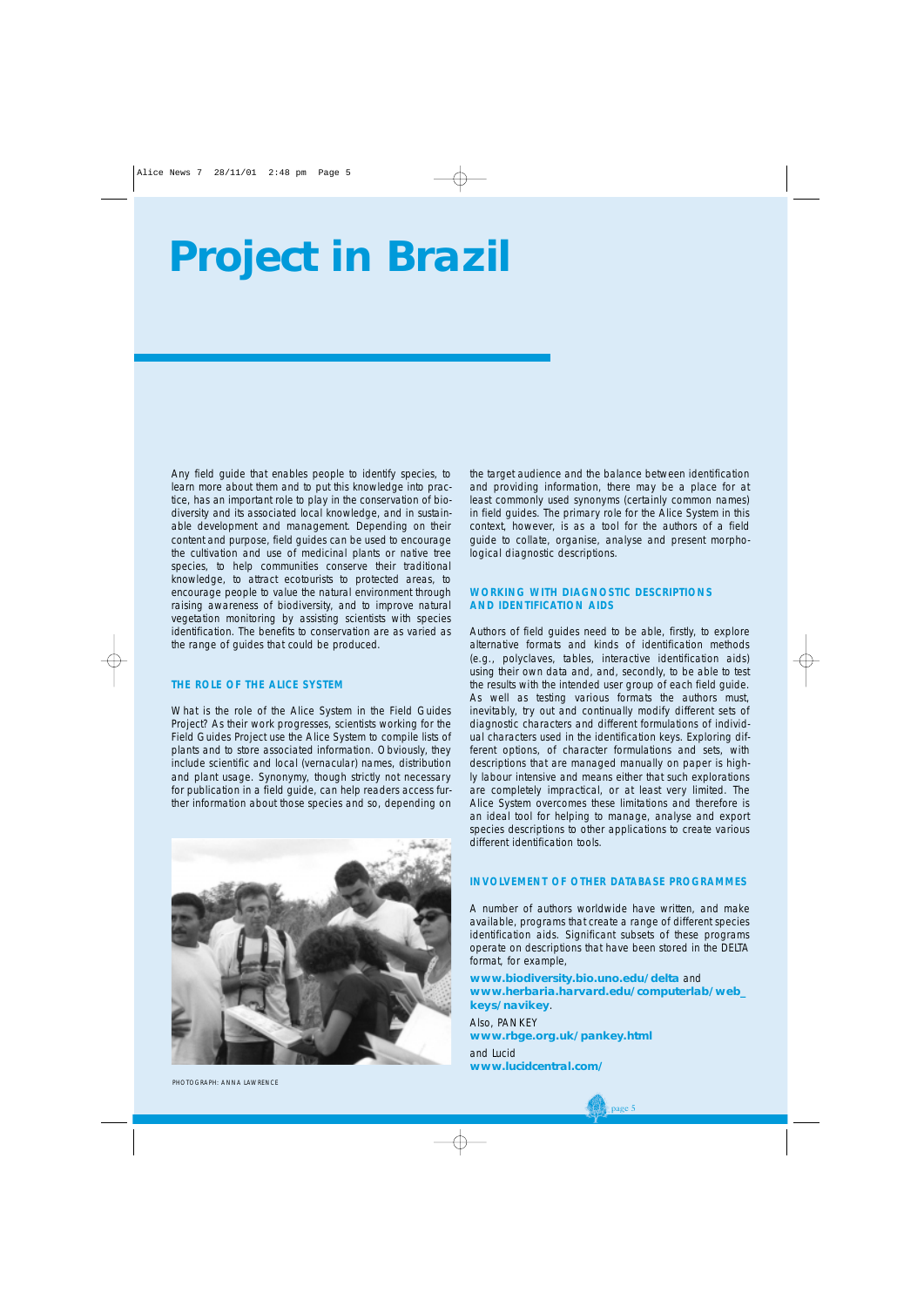#### **Alice and the Field Guides Project in Brazil continued**

DELTA is a coding format for handling diagnostic descriptions. DELTA is very popular and has been used in various applications offering a range of techniques and identification aids. However, DELTA descriptions must be created and edited by hand, which can be tedious and prone to error. Helping to overcome this problem of DELTA editing, the Alice System can export data subsets in DELTA format. Thus, users can store and edit species descriptions, as well synonymy information and other classes of data, in the Alice System, and then output them in DELTA format whenever necessary. To read more about the use of Alice with DELTA please see the Delta newsletters Nos. 3, 4, 5 and 6

#### **(See http://www.calm.wa.gov.au/science/delta /news/index.html).**

Regardless of whether a field guide is produced with DELTA, or other similar tools, the Alice System still has an important role to play. The most time consuming part in the authoring, testing and evolution of keys and identification aids, is the collation and management of the diagnostic species descriptions. Maintaining sets of what are often long lists of characters and their observations for many different taxa can be a major challenge. Similarly, reviewing the species descriptions keys is tedious and allows plenty of room for error, particularly as ideas evolve and views change on what are the best or easiest characters to use, and what are the most appropriate ways of describing and expressing particular characters and character states. Furthermore, these tasks only get more arduous and complicated as the number of species included increases. The Alice System helps users to face these challenges by keeping species descriptions compatible with one another, by detecting problem areas and by providing useful statistics for assisting in designing and making keys and/or tabulated character tables.

#### **FIELD GUIDE ACTIVITIES IN BRAZIL**

The Field Guides Project team in Brazil has installed the Alice System and has been using it to manage data about the species with which they work. The goal is to produce two field guides to forage legumes found in 'caatinga' vegetation in the State of Bahia. In fact, this work continues on an earlier project (see ASN 6), run by Prof. Luciano Paganucci, which set up an Alice System database for the 256 species of legume with use, phenology and various macro morphological characteristics associated with the potential of these species as forage. One of the aims of this project is to bring together, in one place, traditional botanical descriptors with some of the characters and features that the local farmers use to distinguish between species.

The two guides have different purposes and target audiences. Guide A will cover ALL 256 species and will primarily be for identification purposes. The audience will be technical staff working in extension and development agencies with local communities and natural historians and those working in ecology, environmental sciences or forestry. Guide B is aimed at a more restricted audience comprising technical staff working in extension and development agencies with local communities and their partners. This second guide will cover only those 30 species of most potential for forage, and will contain far more information about use and management of each species described. The purpose of Guide B therefore is primarily to inform. It would be inappropriate to have keys, or other forms of artificial identification, to a small subset of the region's legume taxa, but each species account will include a short diagnostic description listing the principal differences between that species and all others that may be confused with it (through morphological similarity or through sharing the same common name).

The project team in Brazil is using their Alice System database to manage nomenclatural and distributional records, observations about use, phenology, forage characteristics, management features and morphological descriptors and descriptor states. The database also contains free text descriptions of those species to be included in Guide B. Information comes from the literature, herbarium specimens and field studies by botanists and through participatory field visits and working sessions with farmers and their families. The project team is exploring how best to manage links to their image collection within the database.

#### **USING AWEB IN BRAZIL**

A recent development has been the use of the Alice System Aweb program to generate html descriptions from the existing partially completed database. The project team in Brazil is a large one, and spans several institutions and sites; therefore the ability to view the database contents easily through the Internet, without everyone (including project coordinators) becoming familiar with use of Alice, has been helpful. Aweb has helped the team also to think about the alternative formats for presenting the information; namely, interactive CDs with 'DELTA-like' keys in the longer term and easily searched well-indexed web publications in the shorter term. Finally, Aweb has helped the team to identify gaps in the descriptor list, and to appreciate the importance of careful wording, in the definitions of descriptors and their states, to producing a final publication that is functional and easy to use. Often, this wording needs to be changed from one format (a dichotomous key for example) to another (a web publication).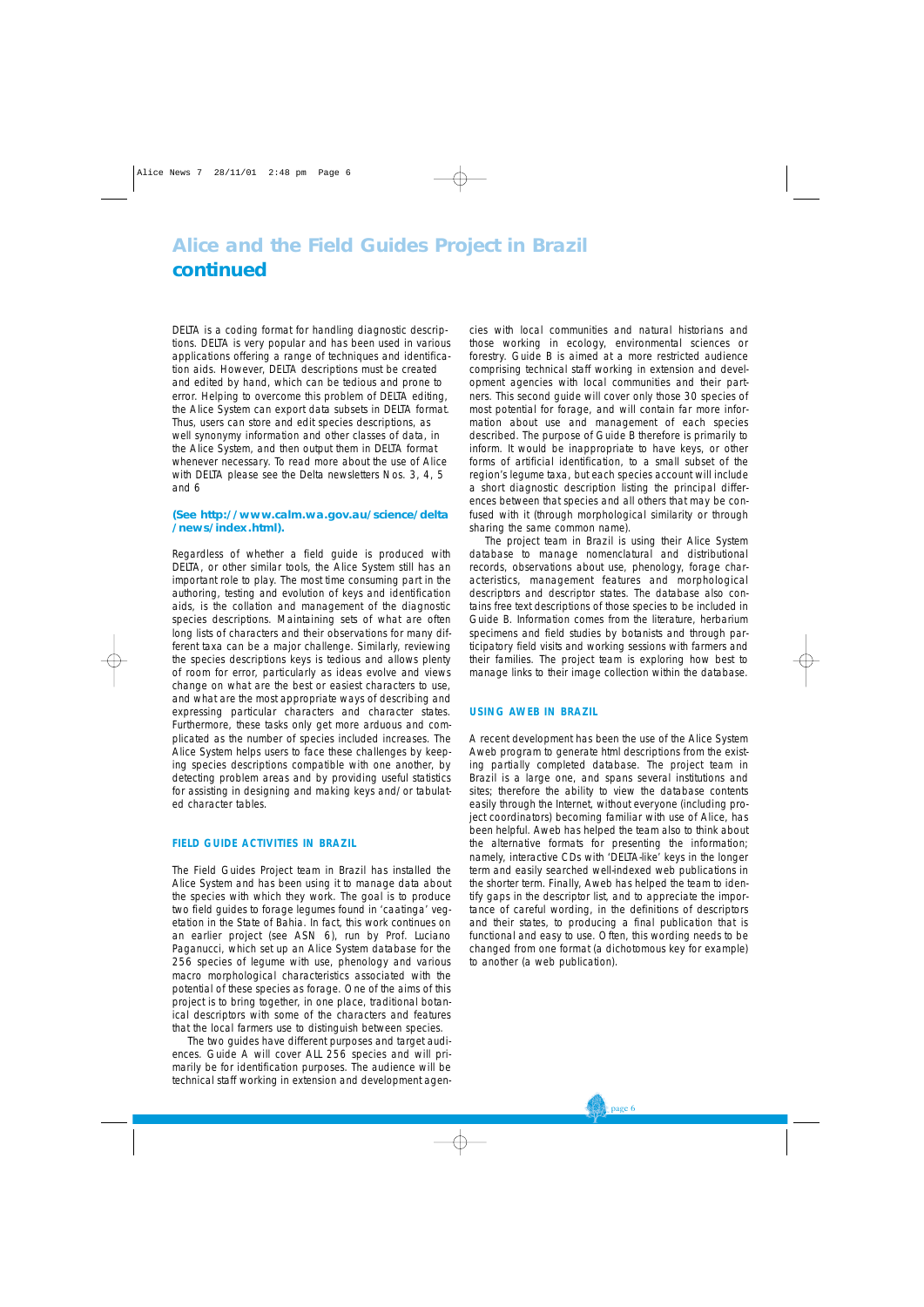**Here is a short list of EXAMPLES of some of the tasks that Alice will perform to assist in the creation of the identification aids**

#### **1) Helping to maintain DATA QUALITY, Alice…**

- keeps track of alternative common and scientific names and does not permit unintentional duplication of names
- prevents storing more than one description for any taxon
- lists those taxa for which a descriptor has NOT yet been recorded
- ensures consistency by checking that ALL of the observations for a given descriptor, descriptor state, use, place name etc., have identical spellings!
- prevents a taxon being recorded for more than one state of a nonvariable descriptor (e.g., Making it impossible to record "Tendrils present" AND "Tendrils absent" simultaneously for the same plant - unless of course this variability occurs in nature. In which case you can redefine the Alice descriptor Tendrils as "variable")
- records, if you choose to, the source of every observation, thus enabling you to check back if you have doubts later

#### **2) Facilitating data entry, Alice…**

- allows you to copy old descriptions (e.g. of those species that are very similar to one another) and edit the differences
- saves typing of descriptor and state names, of reference sources etc
- allows you to enter the data in the order in which it is most convenient to do so

#### **3) Exploring your data to generate keys and identification aids, Alice…**

- lists taxa recorded for a descriptor
- lists taxa recorded for a descriptor state
- lists taxa recorded for one of a list of descriptor states (flowers yellow or cream or white)
- lists taxa recorded for all of a list of descriptor states (flowers yellow AND plant a tree)
- lists taxa which are NOT recorded as having a particular descriptor state
- finds lists of diagnostic characters for each taxon
- exports taxon descriptions to DELTA
- exports taxon descriptions to statistical packages for more sophisticated analysis

#### **4) As an identification tool, Alice…**

- lists all taxa with a given common name
- lists taxa for which a given descriptor state is UNIQUE
- offers the powerful search capabilities of Aquery to identify specimens – testing the completeness and reliability of your data or indeed allowing colleagues to test the data.
- allows use of the SCOPE criterion, including taxa for which data observations are "Missing", to effectively make Aquery a simple form of interactive online identification
- uses Awrite to generate printed descriptions of the taxa.
- uses Aweb to publish highly indexed descriptions in html format for publication on the Internet.

#### **Contacts:**

**The multi-disciplinary field guides team in Brazil is coordinated by Maite Sopena Stradmann, of SASOP (Email sasopguias@enet.com.br), and includes staff from the Universidade Estadual de Feira de Santana (UEFS) [Prof. Luciano Paganucci and Teonildes Nunes along with botanist Jorge Costa and students, Nadja S. Cruz and Anderson S. Costa]; from three NGOs: Serviço de Assessoria a Organizações Populares Rurais (SASOP) [Coord. Carlos Eduardo de Souza Leite and Agronomist Ana Paula Lopes Ferreira], Assessoria e Serviços a Projetos em Agricultura Alternativa (AS-PTA) [Marcelino Lima]; and from the Associação Plantas do Nordeste (APNE) [Frans Pareyn]. The project also counts on the very valuable support and input from Gwil Lewis at the Royal Botanic Gardens, Kew – author of a 'Checklist of Legumes in the State of Bahia.**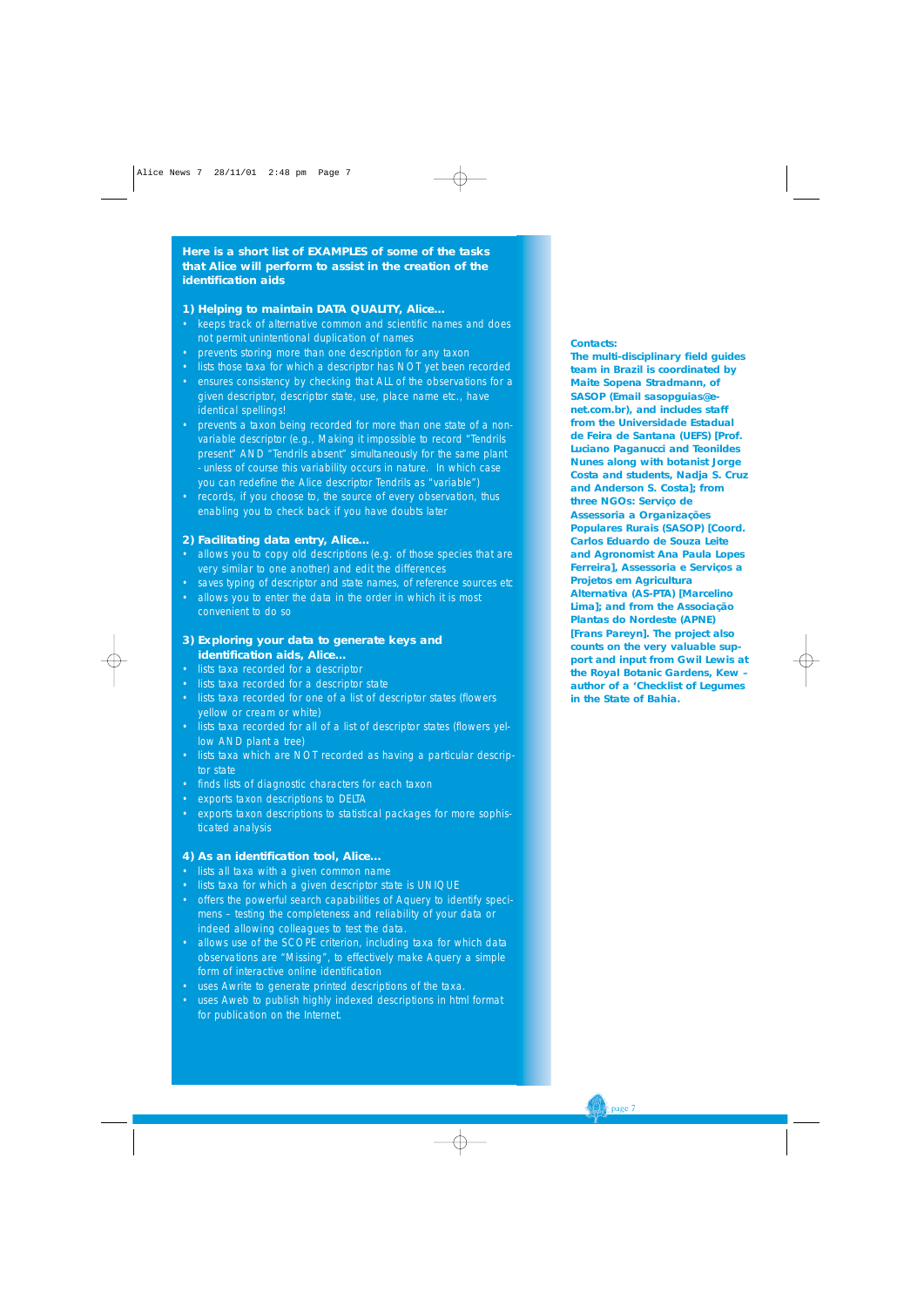### **Publishing Alice databases**

*One of the common purposes of anyone building a database is publication, for their personal use or for use by a wider audience. Over the years many useful publications, including books, have been produced from Alice databases. Alice Software now offers a new program, Aweb, which allows users to publish databases on the web.*

The Alice System includes a powerful report writer that gives a database author great flexibility over the scope and content of reports. We would not claim, however, that these reports could be published directly. Polishing of the text is often necessary (see article on CITES, pages 12-13). We supply tools and support to help users produce reports, using the report writer, that are more suitable for conventional or electronic publication.

Although the demand for paper publication remains high, increasingly database authors are interested in making their publications available on the Internet. Would it not be wonderful if there were a means of directly publishing subsets or entire Alice databases as webs for easy access via the Internet?

Well-constructed webs can be a straightforward way of viewing and reviewing information. They are also an excellent means of sharing information with colleagues. Simple to use, ubiquitous standard technology, the web browser is available for viewing webs. Complex manuals are not required to understand how to use a browser or to view webs. They can be viewed on many devices ranging from personal computers to Personal Digital Assistants (PDAs). Webs can be placed on a web server and accessed through a variety of wired or wireless devices. Webs can be accessed across intranets and extranets.

Alice Software has added a new application to the Alice software suite that lets you do precisely this. The new program is called Aweb.

Aweb makes the generation of webs easy. It is fully integrated into the Alice System. If you are already using the Alice System for managing biodiversity data, you will have no difficulty in using Aweb. Alice databases can be accessed directly as with any other Alice application. The same simple concepts and menu interfaces are used as for all other Alice programs.

To create a web you select the database that you wish to publish, then, using the Alice Query Engine you select exactly those taxa that you wish to include in your publication. Next, you design your web format; you can select the information that you wish to be included in each description and the order in which the

#### **WOULD IT NOT BE WONDERFUL IF:**

**You could create webs from your Alice databases?**

**The webs that you publish were so easy to search that information of interest could be found quickly and easily?** 

**Complex and expensive technology was not required to make such webs available?**

**Publication could be automatic, and you did not need a technical wizard, knowledgeable about how to use web page editors, to create webs for you?** 



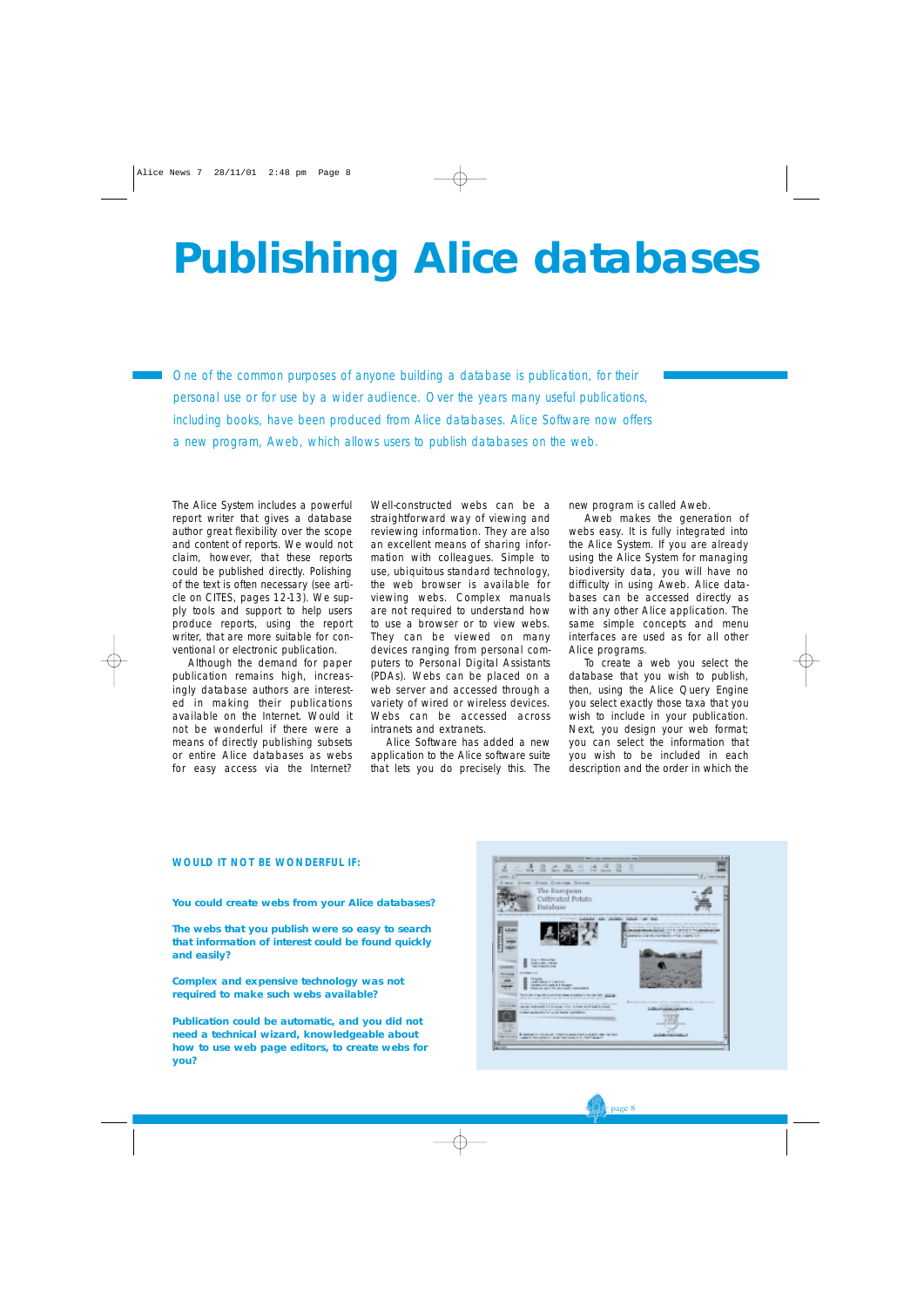### **on the web**

data types will appear. As with Awrite, the conventional report writer, you can save your favourite report formats for future use. Finally, you are given the option of adding personal information for inclusion in your web; examples include a copyright notice, the author's contact details and institutional homepage and hidden keywords that facilitate the web pages being picked up by search engines. Aweb does the rest.

Aweb is available for Alice System 2.1 or 3.0 so that web generation from Alice databases is possible whether you are interested in publishing information about species, cultivated plants or any subset of taxa that is, or could be, described within an Alice database.

Webs produced by Aweb can be

viewed using any web browser. You do not require any browser add-ins. Great care has been given to the interface design to make it clear and consistent and easy to navigate.

At the heart of webs produced by Aweb is a set of taxon descriptions. However, Aweb webs include two features that make them much more useful than a paper catalogue of taxon descriptions.

Firstly, Aweb webs are highly searchable. Unlike books that have a limited set of indexes, normally restricted to scientific and common names, Aweb webs can be searched using many indexes.

Synonymy, of course, is fully supported. If you select a synonym rather than a preferred name you are directed to the correct taxon description. More excitingly, if your Alice database includes descriptors like 'flower colour', with states such as 'red' or 'yellow', and you choose to include descriptors in your web, Aweb generates an index of descriptors and descriptor states. Clicking on the descriptor state 'red' takes you to a list of preferred names for taxa with 'flower colour', 'red'. Clicking on the descriptor 'flower colour' takes you to a list of preferred names for taxa with *any* records for 'flower colour'. This makes it easy for someone browsing a web, to search for all taxa linked to any particular descriptor or descriptor state. All descriptors, use, habitat, distribution and taxonomic group are searchable in this way.

|                                                        | WATER CONTINUES MES AND                                                                                        | ٠                     |
|--------------------------------------------------------|----------------------------------------------------------------------------------------------------------------|-----------------------|
| <b>AGE</b><br>Sweet Street                             | ш<br><b>SALAS RIGHT</b><br><b>Branch M</b><br><br>THE R. P. LEWIS CO., LANSING, MICH.<br>dear discourt discour | <b>All'</b> sur Lessa |
|                                                        |                                                                                                                |                       |
|                                                        | The European                                                                                                   |                       |
|                                                        | Cultivated Potato                                                                                              |                       |
|                                                        | Database                                                                                                       |                       |
|                                                        |                                                                                                                |                       |
|                                                        | <b>Gallege Listenesi</b>                                                                                       |                       |
|                                                        |                                                                                                                |                       |
|                                                        | Source database for this web-                                                                                  |                       |
|                                                        | European: Californiaed Potatio Databasen: 26,10,2001.                                                          |                       |
|                                                        | OLI & RABATIO   CAMETA & L. Trim Led a militaristication                                                       |                       |
| -                                                      |                                                                                                                |                       |
| Lamonto                                                | PARAMA DC SORON ASTOVATO SOUND ADDITI                                                                          |                       |
| 霊                                                      | Dragonauthen: ECA/2015/alank.html Street                                                                       |                       |
|                                                        |                                                                                                                |                       |
|                                                        | Listan court                                                                                                   |                       |
| <b>STATISTICS</b>                                      | <b>NEWSFILM WANT TOWN BURGLE THAT ALL RESIDENCE</b>                                                            |                       |
| - Joseph                                               | N JPPES, INCORP PAINT WAS LODGED AT LCCC.                                                                      |                       |
|                                                        | WATERT SECOND ARTWORDED, AT 88 UP.<br><b>STATISTICS</b>                                                        |                       |
| <b>TESTAS</b>                                          | Driving Hrigania parties                                                                                       |                       |
| Arrest Montes<br><b>Lating</b><br><b>British Corp.</b> |                                                                                                                |                       |
| <b>Transport controller pr</b><br>the committee.       |                                                                                                                |                       |
| <b>FIRSTMENT</b>                                       |                                                                                                                |                       |

| ÷<br>$m = 1$                                                                           | TURNING STATE AN EQUIPMENT<br><b>WAR BALE</b><br><b>AFEFE MELL</b><br><b>Marine</b><br><b>MAG</b><br><b>William Corp.</b><br><b>MAG</b><br><b>May</b>                                                                          |                      |
|----------------------------------------------------------------------------------------|--------------------------------------------------------------------------------------------------------------------------------------------------------------------------------------------------------------------------------|----------------------|
| Rousse                                                                                 | with Alberta Andrews<br>Savon Schooler<br><b>Service</b>                                                                                                                                                                       | <b>CO</b> Automobile |
|                                                                                        | The European<br>Cultivated Potato<br>Database                                                                                                                                                                                  |                      |
|                                                                                        | <b>ISSUED GROUND</b>                                                                                                                                                                                                           |                      |
|                                                                                        | Source database for this web<br>Surgeous Outstand Person Bandone: 26,16,2008                                                                                                                                                   |                      |
|                                                                                        | <b>BALLARIANS NEIGHBOLLS   SALL STAND CATALOGS</b>                                                                                                                                                                             |                      |
| Contratt                                                                               | Published by: Donnto agricultural Dolmes Agency                                                                                                                                                                                |                      |
|                                                                                        | <b>BYEAR ARMY STATES FULLY EDITERATES</b>                                                                                                                                                                                      |                      |
|                                                                                        | <b>Galloud Finlands</b>                                                                                                                                                                                                        |                      |
| <b>SALARA</b>                                                                          | ing and Chinese College and College and College and College and College and College and College and College and College and College and College and College and College and College and College and College and College and Co |                      |
|                                                                                        | Web last exclusion - (1973-3-1994), -741-791-43<br>permanent of the<br><b>RAKEWOOD</b>                                                                                                                                         |                      |
| <b>CALCULATION</b>                                                                     | Toyota Transfer and and                                                                                                                                                                                                        |                      |
| <b>Billian Avenue</b><br><b>CALCULARS</b><br><b>SERVICE</b><br><b>CARD AND COMPANY</b> |                                                                                                                                                                                                                                |                      |
|                                                                                        | <b>SCHOOL SERVICE STREET</b>                                                                                                                                                                                                   |                      |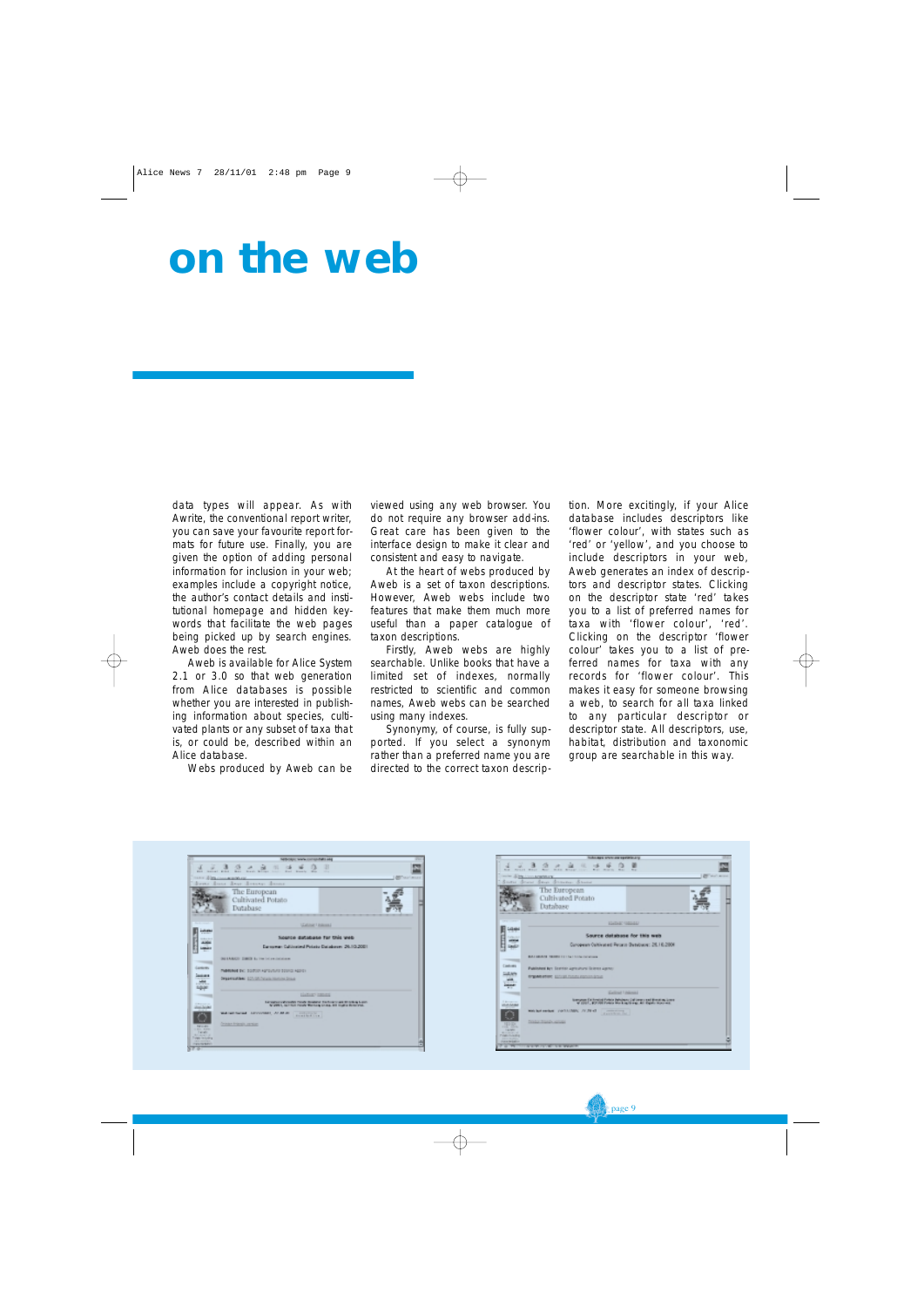The second feature is of particular interest where there are many contributors collaborating in the construction of a database and wishing to review and perhaps revise the data or information that they have supplied across the Internet. Each taxon description in a web produced using Aweb includes a link to your e-mail client. Provided that you enter your e-mail address as part of the 'user data' supplied when specifying your web, then simply clicking on the e-mail link in a taxon description invokes your e-mail program. The preferred name of the taxon is automatically placed in the subject box. You can enter comments or corrections into the body of your e-mail, possibly after cutting and pasting from the taxon description into your email message, and send them directly to the database author. This provides a simple, inexpensive and elegant means, using standard and widely available technology, of collaborating in the construction of databases.

This technology can be used in a variety of exciting ways for personal or institutional use. Webs on a personal computer with a browser can provide a convenient way of reviewing information held in an Alice database. Webs can be placed on a web server and made available in a searchable form to a wider audience across the Internet. Care has been taken in the design of Aweb to facilitate the efficient indexing of the webs produced; so as to increase the likelihood that search engines will retrieve them. Webs can be placed on local servers in information centres.

Although ideal for personal publication, the web layout used by Aweb is based upon a configurable template. This makes it possible to generate webs that are consistent with any institutional style.

We are very proud of Aweb. It is simple to use, very robust and has been highly tested. Aweb has already been used to publish Alice databases. A few examples and a technical specification can be found on our web site at **http://www.alicesoftware.com.** The latest versions are version 3.0 for System 2.1 and version 4.0 for System 3.0. Both are supplied with example webs based upon the demonstration databases supplied with the Alice System and with full user documentation. Demonstration versions of the software are also available.

| <b>WITH ARR ANNUARY REPUBLICANTS</b>                                                                                                                                                               |  |
|----------------------------------------------------------------------------------------------------------------------------------------------------------------------------------------------------|--|
| $\alpha$<br>ю<br>16<br>з.<br>۰<br>$-1$<br>$\rightarrow$<br>u<br>×<br><b>STORY PRIME</b><br><b>Sellen</b><br>tagers will be involv-<br><b>Argon</b><br><b>STAR</b><br>m<br>$-100$<br><b>SALATEL</b> |  |
| If a meritane<br>anger Allin from plants to                                                                                                                                                        |  |
| Energy draws draw drawings discount                                                                                                                                                                |  |
| The European                                                                                                                                                                                       |  |
| Cultivated Potato                                                                                                                                                                                  |  |
| Database                                                                                                                                                                                           |  |
| ALC: N.A.D.C                                                                                                                                                                                       |  |
| <b>LEBORE FINISH College I lease of 1987 to</b>                                                                                                                                                    |  |
| <b>COL</b><br>Cultivars: Page 1 of 55                                                                                                                                                              |  |
| --                                                                                                                                                                                                 |  |
| <b>Died</b><br><b>Talkman: Englishero Phil.</b><br>21218228                                                                                                                                        |  |
| <b>BLACKER</b><br><b>Cardwell</b> a                                                                                                                                                                |  |
| <b>Columnie I will as a changes Don.</b><br><b>Entrance</b><br><b>WEIGHT</b>                                                                                                                       |  |
| ---<br>Delenger demonstrat Emil.                                                                                                                                                                   |  |
| <b>AGE</b>                                                                                                                                                                                         |  |
| <b>BALLAGE</b><br><b>Telukom shumla Jessesson &amp; Bulunani</b><br>Listens                                                                                                                        |  |
| \$1,000                                                                                                                                                                                            |  |
| Schwarze Editor counts E.<br>1.119.021.00.0                                                                                                                                                        |  |
| ----<br>1, 580, 003, 28.5<br>1768-5448                                                                                                                                                             |  |
| 1.1.1.<br><b>Technology</b><br>LEXTER<br>------                                                                                                                                                    |  |
| <b>COLLECT</b><br><b>TATES</b><br>THE FIRST COLLEGE AND A START FOR THE                                                                                                                            |  |

|                                                             | I had a special and constructed at a set of                                                                             |                  |
|-------------------------------------------------------------|-------------------------------------------------------------------------------------------------------------------------|------------------|
| ュ                                                           | $-1$<br>$\mathbf{R}$<br>л<br><b>New Service</b><br>$2-$<br>s                                                            |                  |
| www.disco                                                   | The area we want to work<br>free Aver Ann Anniver Annu                                                                  | <b>Linestone</b> |
|                                                             |                                                                                                                         |                  |
|                                                             | The European                                                                                                            |                  |
|                                                             | Cultivated Potato                                                                                                       |                  |
|                                                             | Database                                                                                                                |                  |
|                                                             |                                                                                                                         |                  |
| <b>STATISTICS</b>                                           | Tomaton woman result                                                                                                    |                  |
| <b>Latitudes</b>                                            | Cultivar: IN 245764                                                                                                     |                  |
|                                                             | <b>PEACE LABANESE</b>                                                                                                   |                  |
|                                                             | <b>HOUSE TAXON: DISPARATOR</b>                                                                                          |                  |
|                                                             | <b>MANUEL FAILURE L.</b>                                                                                                |                  |
| <b>Contribution</b>                                         | JUGAUE AVAILAIL PAR, LL, PL210761                                                                                       |                  |
|                                                             | HOTEL:<br>massachusetts frail                                                                                           |                  |
| T                                                           | American number 2008 (TH)                                                                                               |                  |
|                                                             | <b><i>RELENGEN</i></b><br>GRG that a seasons (UNIX) TIME                                                                |                  |
| skepar.                                                     | 011 FEWS BOSTER RORESBOA BE II VITE 2712<br>SEC PRINT RESERVATION IN THE STATE OF A COMPANY CONTINUES IN THE LABOR. THE |                  |
|                                                             | 000 Country of original party<br>The Temple status may be                                                               |                  |
|                                                             |                                                                                                                         |                  |
| <b>King or said.</b><br>1981, 2018                          | <b>THAMPITE</b>                                                                                                         |                  |
|                                                             | 14. /mil Palgas, 1989                                                                                                   |                  |
| <b><i><u>Call of the Call</u></i></b><br><b>PLASTER STA</b> | UNITED BY VECDRIN, BIGS, OF FEB IN RESIDED, HUNGAY                                                                      |                  |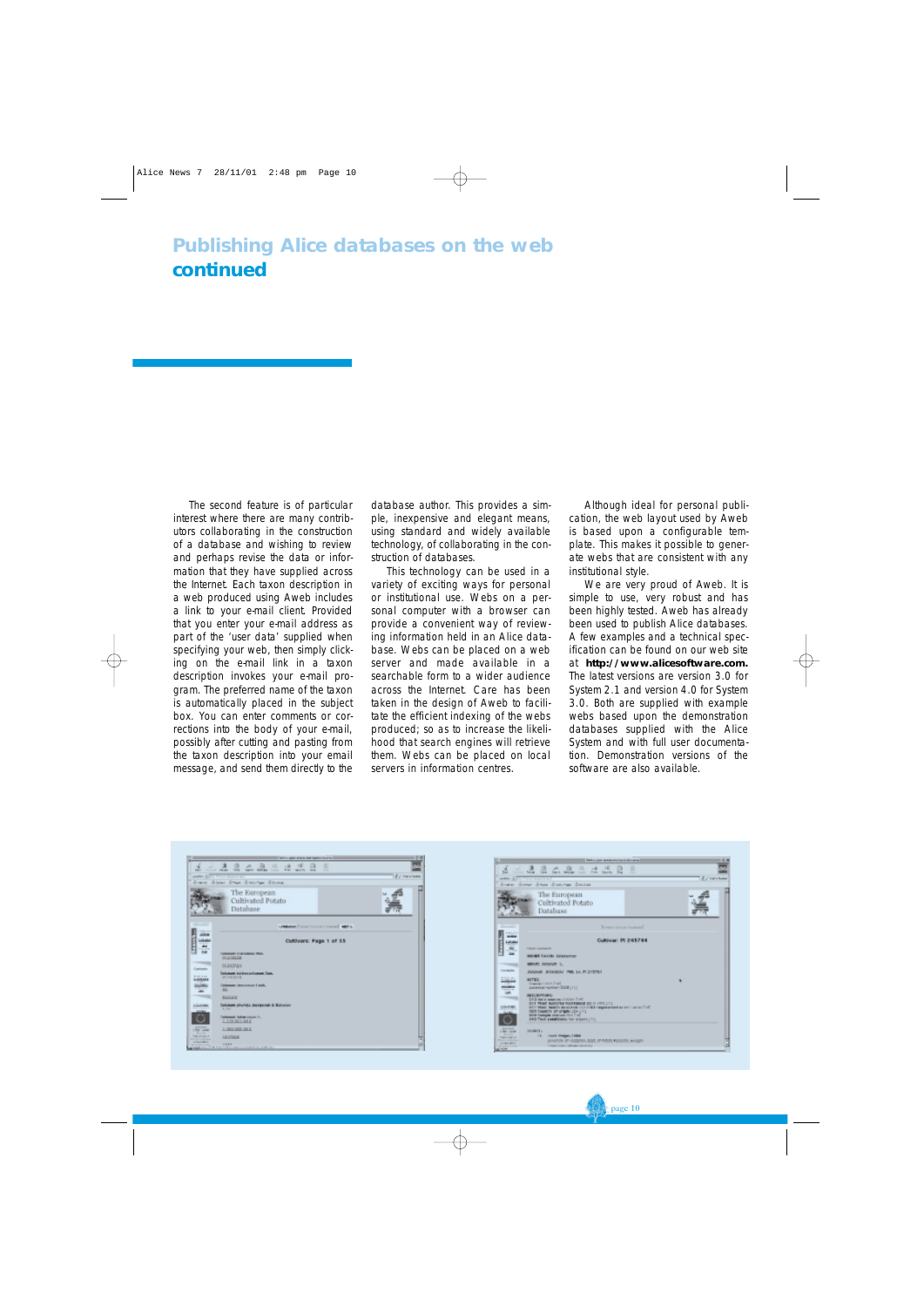

Delivery of the latest versions of Aweb is just the beginning. We have three major goals. Firstly, we intend to extend the data types supported by Aweb to include images and data sources external to Alice databases. This will allow database authors to create information-rich web publications around a hub of high quality nomenclatural and descriptive information held in an Alice database. Secondly, and in the longer term, we hope to provide a simple mechanism for the web publication of biodiversity data sets from sources other than Alice databases. Finally, we intend to provide tools that allow users to customise the format of the webs produced using Aweb and to make it easy to integrate such webs into institutional webs.

#### **Aweb and AliceWeb**

AliceWeb, written by Eduardo Dalcin, is a third party application that is successfully being used for web publication (see ASN No.5). Visit (**www.cnip.org.br/cnip/db/index.html**) to view an excellent example of what AliceWeb can do. Recently, the International Legume Database Information Service (ILDIS) has selected AliceWeb to generate its legume database as a web that will be distributed on CD.

#### **WHAT ARE THE DIFFERENCES BETWEEN ALICEWEB AND AWEB?**

There are significant differences in System compatibility, how the program is used, web format and content.

AliceWeb works with data sets built using System 2.0 or 2.1, whilst Aweb will operate with databases built with System 2.1 or 3.0.

Aweb is generally easier to use, particularly for existing Alice users, since it is fully integrated into the Alice System and operates exactly like any other Alice program. Aweb runs directly from your database while Aliceweb requires that you first export the required data set into the ATF format using the data export program, Alex. Aliceweb has a graphical user interface available in English or Portuguese. User documentation is only provided with Aweb.

Aweb offers users more control over the web format, since users can change the order of the data included in each taxon description. The webs produced are also generally simpler in structure and use the same search and navigation mechanisms throughout. They are also built on templates, simplifying the process of matching the look and feel to that of your institutional web. Aweb goes much further in allowing web authors to label their webs with explicit or hidden metatags containing keywords, copyright information and links to institutional homepages.

Aweb produces webs that contain the free text descriptions of the taxa included in your Alice database. AliceWeb is currently unable to do this. The indexes included within published webs are similar regardless of which program was used. Aliceweb, however, does have useful features for database authors that are not currently available in Aweb. Aliceweb generates detailed statistics for particular data types and includes indexes that let readers work backwards from a data source to find out which taxa include data records from that data source for each data type.

A detailed list of the differences between these two programs is available as part of the Aweb documentation.

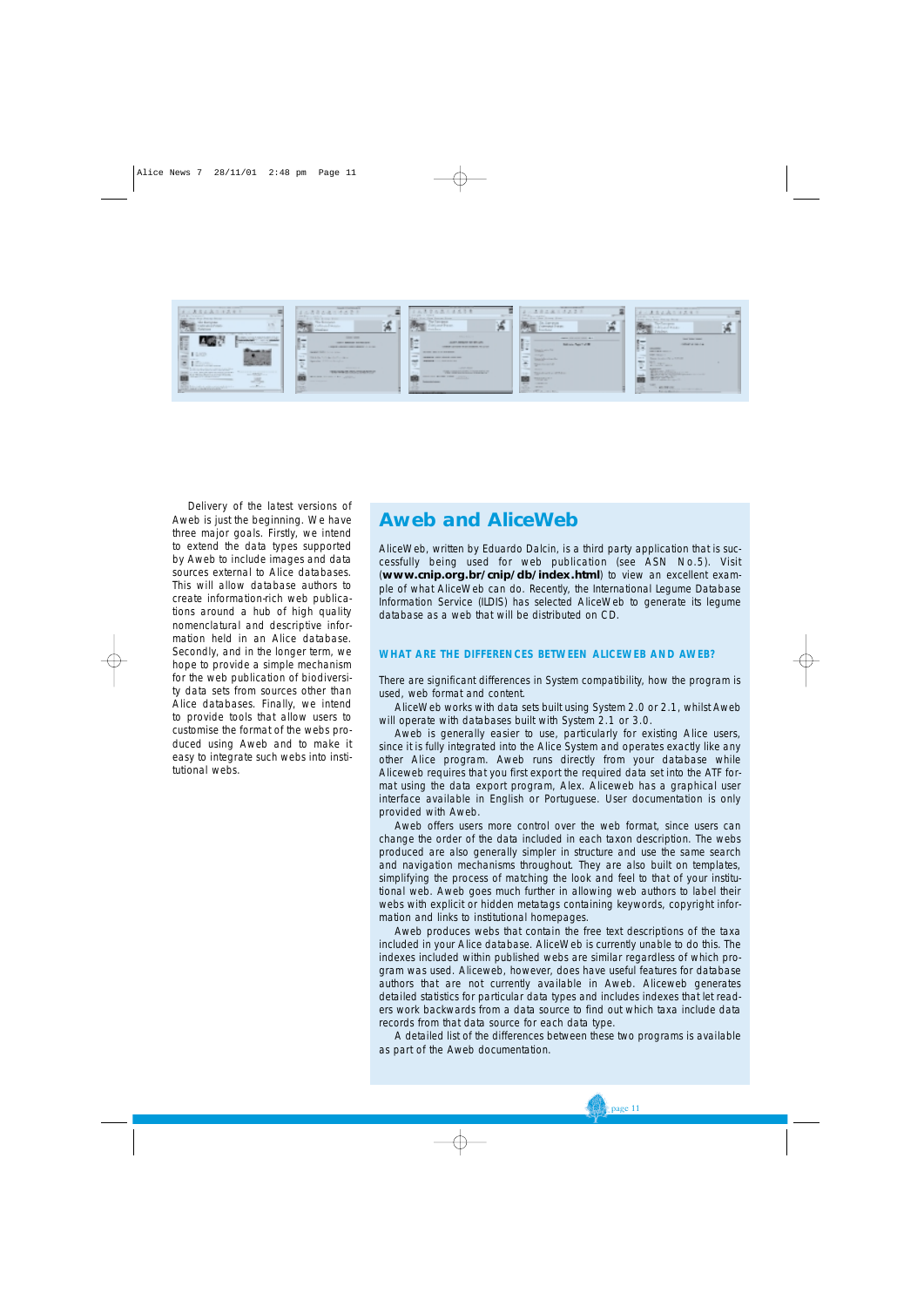## **Controlling and monitoring the trade in**

Established in 1973, the Convention on International Trade in Endangered Species (CITES) exists to control and monitor the international trade in species that are, actually or potentially, threatened in the wild by such trade. In the UK, the CITES Management Authority (MA) is the Department of the Environment, Food and Rural Affairs (DEFRA), to which two designated CITES Scientific Authorities (SAs) report. The SA responsible for plant species is the Royal Botanic Gardens, Kew (RBGK). In simple terms, the role of the Conventions and Policy Section (CAPS) at RBGK, as the UK CITES SA on plants, is to advise the UK Government and help ensure that CITES legislation on plants is based on accurate scientific information. Thus, CAPS's responsibilities range from providing independent advice on applications for CITES permits (c. 6000 per year), to undertaking research into key plant groups affected, or that may become affected, by trade or by CITES legislation.

#### **CITES AND ORCHIDS**

Including many highly-prized, rare and endangered species, the orchid family is subject to both legal and illegal trading activities and therefore is a major focus for the CITES Plants Committee. Although by no means all orchid species are endangered, rare or threatened, they are all CITES-listed (mostly on CITES Appendix II), which means that they cannot be traded without first obtaining the appropriate CITES permits. The reason for this is that the orchids are mostly traded out of flower and therefore closely allied species are difficult to distinguish. Thus a rare species might be traded under the name of a more common species. By using a permit system, CITES can attempt to monitor and quantify the global trade in orchids.

*The CITES Orchid Databases at the Royal Botanic Gardens, Kew, store nomenclatural and distribution data on those orchid species most commonly found in international trade. To date, the databases include all species of some 34 genera. The major outputs of the databases have been the CITES Orchid Checklists, which now act as the standard reference texts to the names of orchids in trade.*

But how can CITES be certain that orchid species are being traded under the correct name, or that endangered orchid species are not being traded under the names of unendangered species? Clearly, CITES depends upon access to expert advice and reference material on identification and nomenclature of the orchid species. A standard reference text to the names of orchid species is needed to ensure that everyone refers to any one species by a commonly accepted name and to improve understanding of the trade in orchids and of the possible impacts on natural wild populations. In 1992 the CITES Plants Committee requested Noel McGough, as Vice-Chairman of the CITES Nomenclature Committee, to be the co-ordinator of checklist production for CITES.

At any one point in time, each plant species is correctly referred to by a unique scientific name (e.g., *Dendrobium aphyllum*), which is deemed by taxonomists to be the 'accepted name'. However, this may not be the only name associated with the species. It is often the case that

different taxonomists disagree on the usage of names and therefore have used different names to refer to the same species. This could be due to undetected misidentifications, the emergence of new data that changes the taxonomic status of the species, to the description of the same species under different names in different geographical areas, or to differences of opinion with regard to species delimitation. Thus it is common for a single species to be linked to several names, all of which may have been published validly but of which only one, at any one time, can be classed as the accepted name. Names that are no longer accepted are referred to as synonyms. A synonymised checklist to a particular group of organisms includes all those names that are used, or have been used previously, to refer to members of that group. Generally, a checklist will comprise an alphabetical list of all accepted names, under each of which will be the appropriate synonyms (see Box 1.)

#### **Box 1: Extract from the CITES Orchid Checklist Vol. 2 (1997)**

**Dendrobium calcaratum** A. Rich. Accepted Name **Dendrobium achillis Rchb.f.** Synonym **Dendrobium separatum Ames** Synonym **Dendrobium triviale Kraenzl.** Synonym Pedilonum triviale (Kraenzl.) Rauschert Synonym **Pedilonum separatum Ames** Synonym **Distribution:** Papua New Guinea, Samoa, Solomon Islands, Tonga, Vanuatu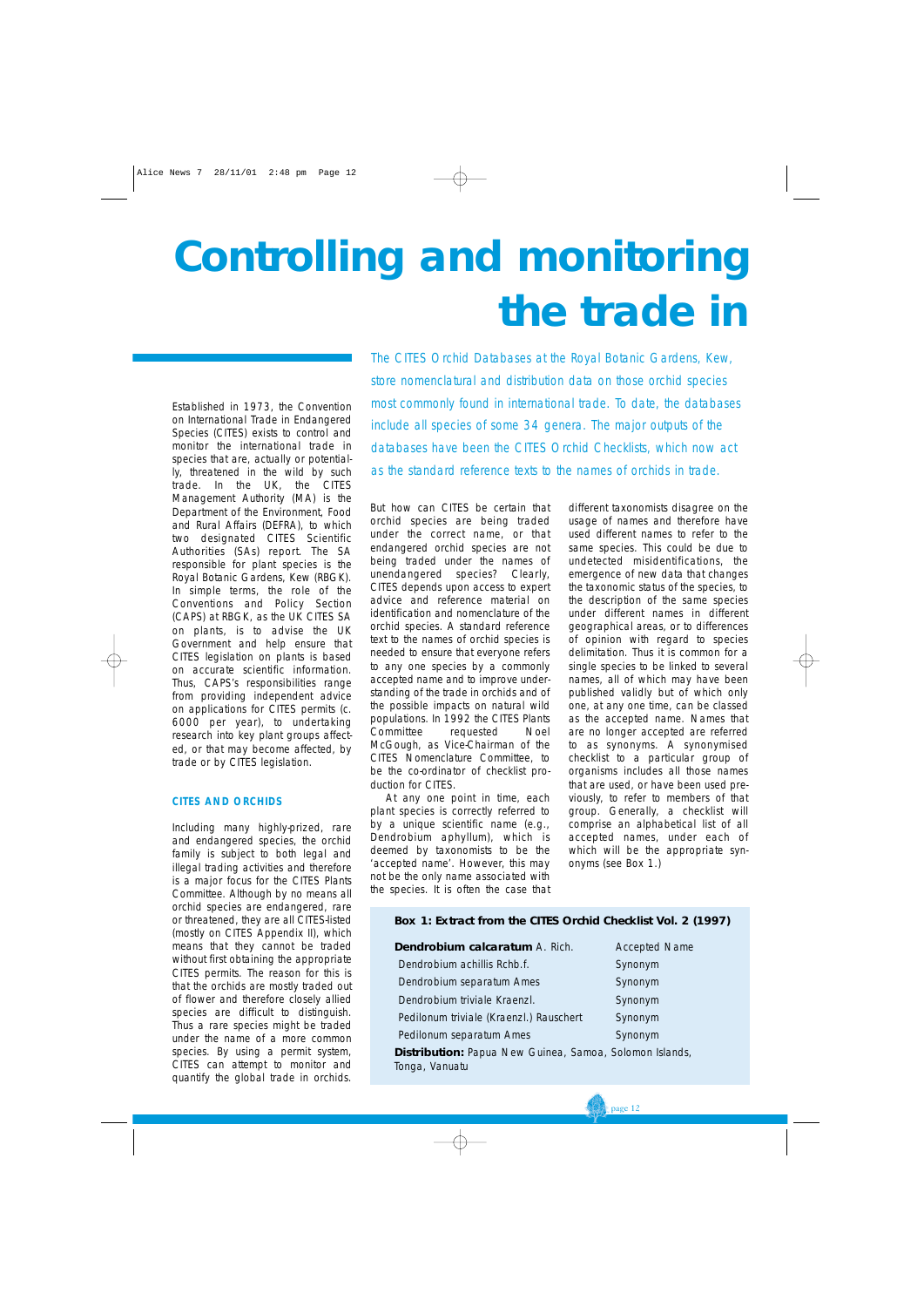### **orchid species**



PHOTOGRAPHS: PHIL CRIBB

#### **PRODUCTION OF THE CITES ORCHID CHECKLISTS**

To compile a checklist of all orchid species in trade was deemed too ambitious a task, thus a list of more than 30 genera were put forward as priorities for nomenclatural action. Eleven of these genera are included in Volume 1 of the CITES Orchid Checklist published in 1995, a further five genera (including the speciose genus, *Dendrobium*) are included in Volume 2 published in 1997, and 15 genera will be in Volume 3 to be published in late 2001. Volume 4 will be the final one and will include a further six genera.

Each volume of the Checklist was generated from CITES Orchid Databases that were compiled, in a five stage process (outlined in Box 2), using the Alice System (initially with System 2.0 and later with 2.1). To date, these databases have been used to store only nomenclatural and geographical data since these are the only categories necessary to the functional purpose of the Checklist. To ensure that the Checklist could not be misused in ways that would threaten orchid species, no habitat information has been included and geographical information is limited to 'Country'. No local names have been included, and no use has made of the Alice System's capacity for managing botanical descriptor information.

#### **WHO USES THE CITES ORCHID CHECKLISTS?**

Intended as a quick reference for checking accepted names, synonymy and distribution, the CITES Orchid Checklist's primary users are CITES MAs and SAs, CITES enforcement agencies including the dedicated CITES team at Heathrow Airport (UK) responsible for monitoring the provenance and identity of incoming plant material. By linking all synonymous

#### **Box 2: Production of the CITES Orchid Checklist**

- **Stage 1:** Information on orchid taxonomy, nomenclature and geographical distribution was gathered from literature sources, herbarium specimens, and from various experts.
- **Stage 2:** Data was entered into the Alice System CITES Orchid Databases. All databases are updated regularly as new data becomes available.
- **Stage 3:** Reports, comprising all associated names for each genus were produced. These draft outputs were reviewed by an International panel of orchid experts; each genus was reviewed by a panel chosen specifically for that purpose. This draft process was repeated five times, to allow full consultation with the Panel on the list of accepted names, synonymous names and distribution for each genus. Majority verdicts were accepted for contentious names.
- **Stage 4:** CITES Orchid Databases were updated with reviewers' comments and opinions on the current status (accepted or synonymous) of those names and distributions included in the database.
- **Stage 5:** Publication. Using Awrite, the Alice report writer was used to generate text reports. The option to include embedded format codes was used, which then allowed the documents to pass through some Word macros to produce the final product for going to press.

names with the appropriate accepted names and with geographical distribution, the Checklist helps users to detect material with suspect provenance and identity. When advising on permit applications for orchid species, CAPS uses the Checklist to check that the names are included. Customs & Excise staff uses the Checklist in conjunction with European Union regulations to check names on invoices and shipping documents that arrive with imported plants, and to ascertain whether or not the species are subject to CITES controls. C&E staff from around the UK are supported every year by training from RBGK on plant identification and using the Checklist, and on how to read CITES Appendices.

CITES Orchid Checklists have also been adopted as standards for names of horticulturally important orchid genera, for example, by the American Orchid Society and the Royal Horticultural Society.

#### **WEB PUBLICATION**

There have been calls from users of the CITES checklists for web access, and it is certainly hoped that this will happen in the future. This will be possible using recently developed Alice System software [AWEB, see pages 8–11 of this Newsletter].

#### **Contact:**

**Noel McGough, Head, Conventions and Policy Section, Royal Botanic Gardens, Kew, Richmond, Surrey, TW9 3AE, UK;** 

Tel. **+44 (0)20 8332.5772**  Fax **+44 (0)20 8332.5757**  Email **N.McGough@rbgkew.org.uk** Website **www.rbgkew.org** 

**CITES Secretariat, Website www.cites.org.**

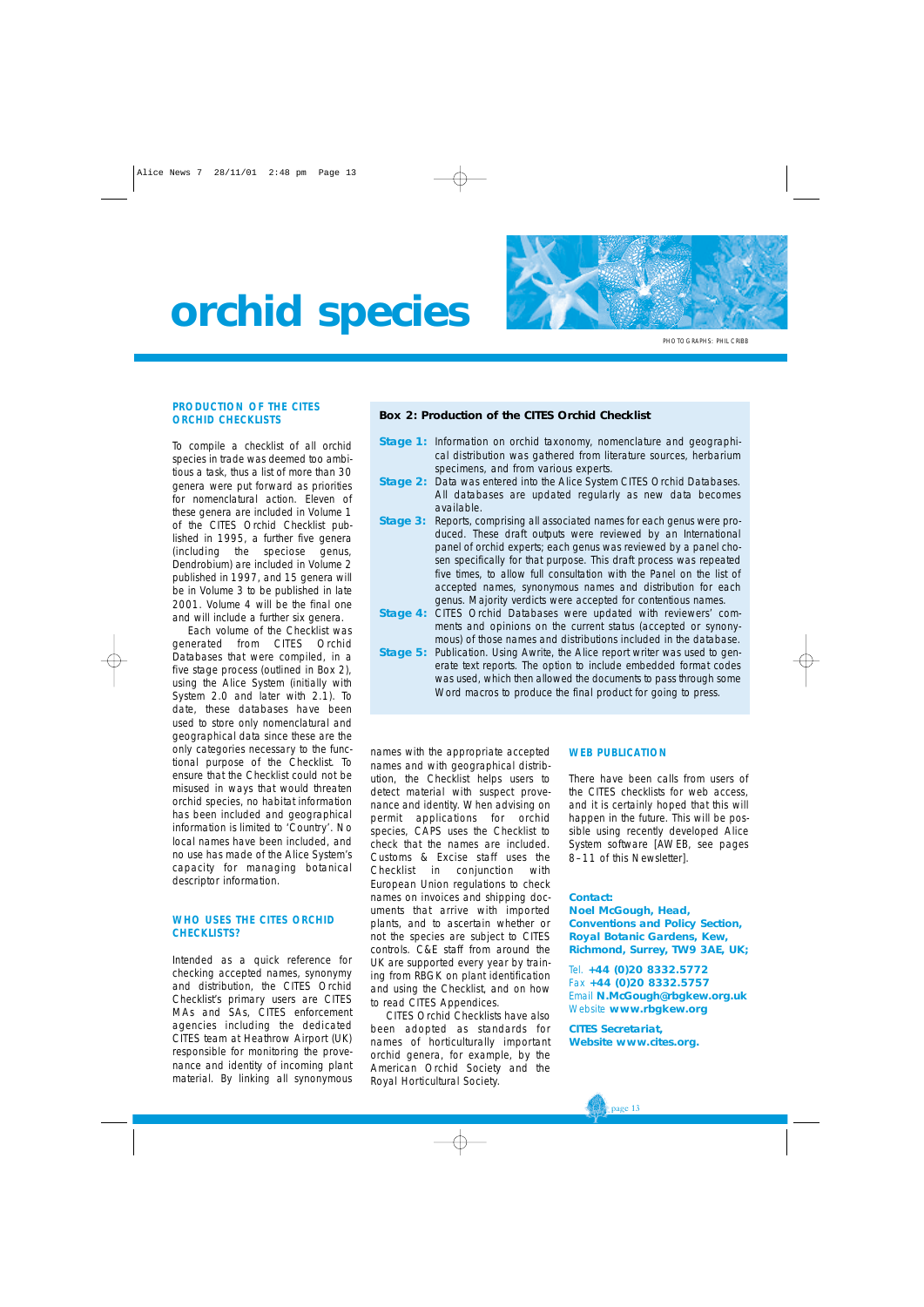## **Conservation of the environmental and cultural**

*Committed to studying, protecting and conserving the biocultural diversity of the St. Katherine protectorate, in South Sinai, and working with local Bedouin communities, the protectorate's staff are planning to use the Alice System to manage wide-ranging information on the plants and animals of the region and associated local knowledge.*

Created in 1996 by the Egyptian government as a conservation area of national and international importance, the St. Katherine protectorate is a 4350 km2 area, which includes virtually the entire high mountain area of south Sinai. Saw-edged mountain peaks of ancient crystalline rocks, rising to over 2000 meters above sea level, dominate the landscape of St. Katherine and sometimes snow can be found covering the high altitude ecosystems with their surprising diversity of habitats and wild species. Sited at the meeting point of three continents and forming a natural bridge between Africa and Asia, the origins of many of the plants and animals of the Sinai are diverse and widespread, for example, the Sinai rose finch has come from Asia, the ibex and the wolf from Europe, and the striped hyena from Africa.

Its geographical position has, many times, conferred great strategic importance on the region but it is, perhaps, the incredibly rich religious history of the Sinai that makes it so well known. Mentioned in both Christian and Islamic holy books, Sinai is the land where Moses talked with God and where pre-Christians took refuge during periods of persecution. It is also home to two areas that have been

principal Christian pilgrimage sites since the fourth century. Mount Sinai, where Moses received the Ten Commandments from God is now a major tourist attraction, and each day several hundred people come to watch the sunrise from the summit. At the mountain's foot, sits the longest continuously-occupied monastery in Christendom, St Katherine's monastery, which with its an rich heritage of Byzantine art and culture is still home to a resident community of monks.

Sinai's fascinating historical and archaeological heritage attracts increasing numbers of visitors each year, including tourists, pilgrims and researchers, who are also drawn by the sheer beauty of the landscape, environment and wildlife. Welcome as these visitors are, the protectorate



*St. Katharine's Monastery at the foot of Mount Sinai* PHOTOGRAPH: TAMER ALI M. KHAFAGA

has to work hard to reduce the tourism-related threats to the area's culture and environment, particularly the ancient traditions of the monastery and the biodiversity of the region. Many of the native plants and animals are now rare or endangered and, in recent years, it has been noted that many of the pastoral plant species are threatened by the severe impact of human activities such as excessive grazing by stock animals, and overharvest of medicinal and fuel plants. The protectorate is taking positive steps towards conservation by setting up enclosures to protect rare and endemic species, by initiating an '*Acacia* species regeneration program' that incorporates various seed germination and tissue culture activities, and by undertaking grazing research that will help ensure that future grazing pressure does not exceed the carrying capacity of the available pasture land.

#### **ACTIVITIES AND RESEARCH**

Faced with conserving the fascinating biological, cultural, archaeological and historical heritage of the Sinai, and ensuring its continuing survival, the staff of St. Katherine's protectorate are working through five main programs:

**1. Biological program:** general and specific status surveys of target species and ecosystems; monitoring biodiversity, particularly with respect to management interventions and environmental impact assessments (EIAs)

**2. Geological program:** regulation of quarrying activities; monitoring water quality and supplies; supervising construction of the catchment's dams and wildlife water points; supporting and assisting with EIAs

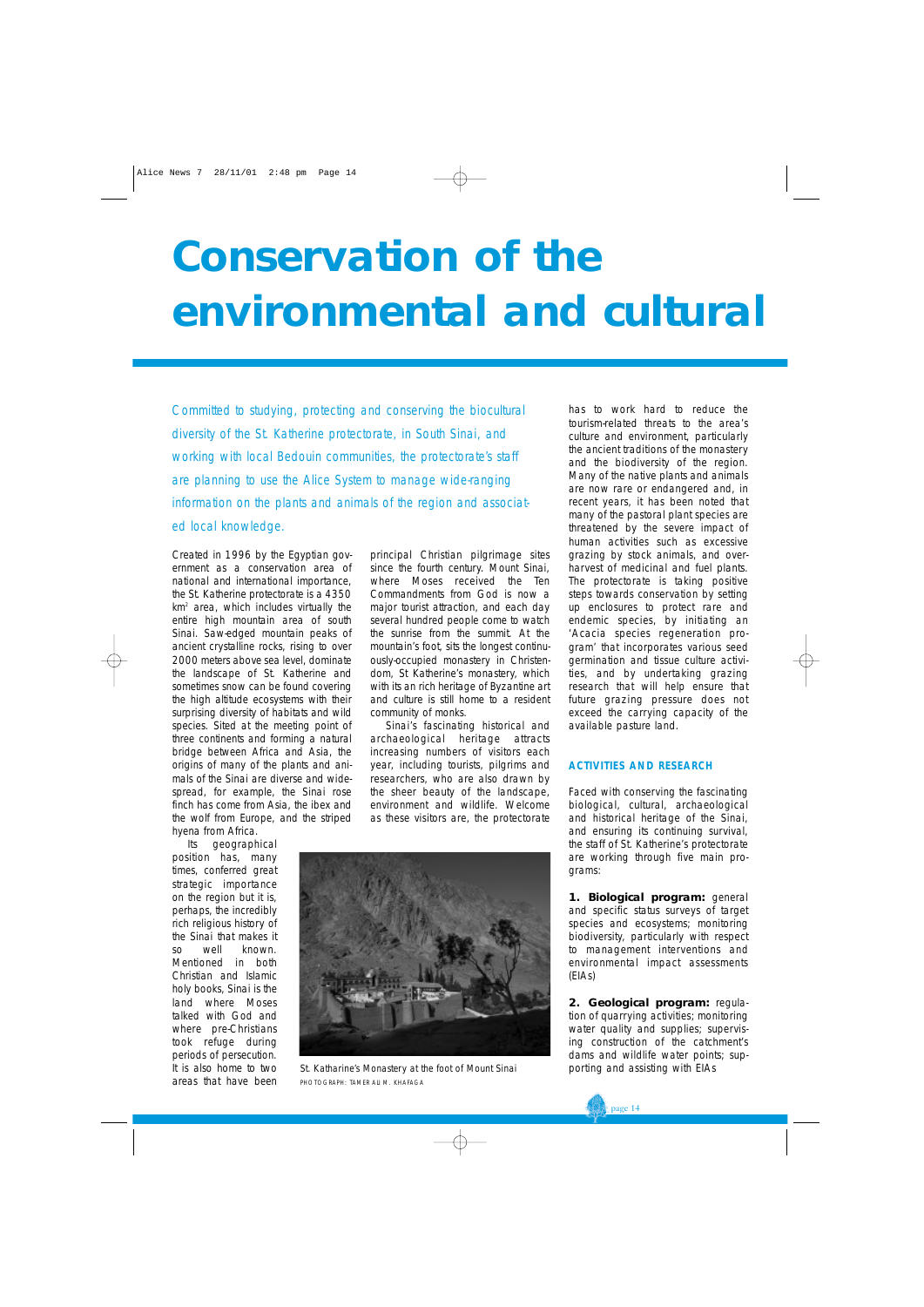## **heritage of the South Sinai**

**3. Health program:** supporting front line health services for Bedouin communities, various health programs, and emergency services for visitors and protectorate staff

**4. Veterinarian program:** provision of veterinary services to communities at remote wadis, which are poorly served by government veterinary services; increasing the veterinary medical awareness of the Bedouin; control of disease transmission from domestic stock to wildlife; eradication of feral animals

#### **5. Anthropological program:**

liaison with local communities; employment of community guards; promoting participatory management; facilitating and monitoring various community projects

Heritage is not only what we have inherited from the past, but what we live with today and what we will pass on to future generations. Thus, whilst trying to conserve the heritage of the Sinai's past, the protectorate is looking also to the future, and is active in its support of the seven Bedouin tribes living in the area. The presence of the Bedouin presents the protectorate both with management challenges and with exciting opportunities to promote and develop sustainable development practices. With a rich culture, an enviable reputation for hospitality, and a profound knowledge of their land, the Bedouin are playing an important role in the management of the protectorate, particularly those individuals appointed by their communities to work for the protectorate as 'community guards'. In addition to overseeing and reporting on activities within their own particular areas, community guards are also involved in other work, as and when it arises, such as upkeep and cleaning of important sites, repairing the trails



*The Sinai Hawthorn (Crataegus x sinaica)* PHOTOGRAPH: TAMER ALI M. KHAFAGA

that guide environmental researchers into the mountains, providing information on vernacular names of different plant species, and liasing with local communities.

#### **THE ALICE SYSTEM**

All five of the protectorate's work programs depend upon the ability to document, manage and access good quality information about the plant species found in the protectorate. Four plant families, the Compositae, Zygophyllaceae, Leguminosae, and Labiatae, encompassing nearly 900 plant species, dominate the flora of Sinai. Many species are endemic to the region. Particularly characteristic trees and shrubs include: *Crataegus x sinaica*, *Ficus palmate,* and *Pistacia khinjuk* at high elevations, and *Acacia sp., Salvadora persica, Nitraria retusa, Lycium shawii* and *Moringa pergrina* at lower elevations. With its relatively wet climate and unique habitats, the St Katherine Mountain represents a precious harbour of endemism within the greater Sinai region. Approximately 316 higher plant species have been recorded within the protectorate, of which 19 species are endemic.

The protectorate's staff work hard to ensure the conservation of the region's natural biodiversity and the health of its ecosystems, and the continuing survival of its cultural heritage and diversity. To do this they require rapid and easy access to information about the plants found in Sinai. Good quality information held in a database is an ideal way of storing and providing such information. The Protectorate has selected the Alice System for this

purpose. The immediate objective of the database project is to systematically document local knowledge about species used by the Bedouin for medicinal purposes. A longer-term objective is to create a flora for South Sinai, and eventually for the whole Sinai region. The protectorate staff will not be the only audience for the information stored in the Alice System database; rather, it will be available to all interested scientists.

The establishment of the St Katherine's Flora database is still in its early stages, and staff members are currently receiving training in the scope of the system, how to use the software and how to create appropriate data categories to ensure that they include all of the various types of information that they wish to use and publish. Once this stage is complete, they will start building the database, establishing their data standards and inputting data.

#### **Contact:**

**Tamer Ali M. Khafaga, Environmental researcher, St. Katherine protectorate, P.O. Box 46616, South Sinai, Egypt;** 

Tel. **(+2)069.470.032,**  Fax. **(+2).069.470.033,**  Email **tkhafaga@lycos.com.**

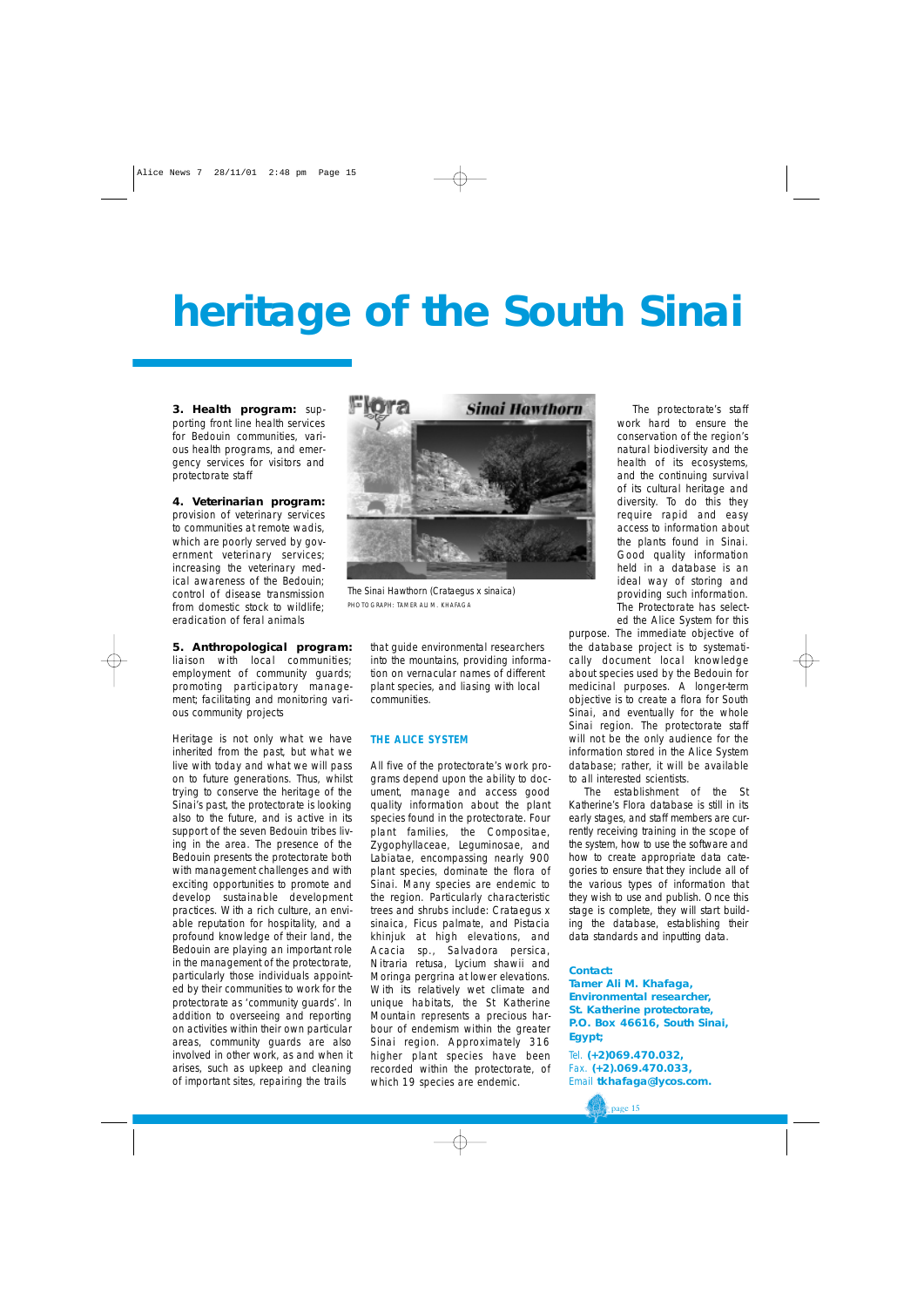### **Brunei Rattan interactive key and CD ROM**

*In the last issue of the Alice Newsletter (ASN6), we reported that the palm research team at the Royal Botanic Gardens, Kew (RBGK), has used the Alice System to build a database of palm species. Here we report on how this database was used to create an interactive key on CD ROM.*

#### **THE PALM DATABASE, RBGK**

The Palm Database at RBGK focused initially on the rattan palms. Comprising some 600 different species belonging to 13 genera, the rattans are climbing palms that are economically important at local, national and international levels. After several years of data-input, the resulting Palm Database now comprises all validly published names of rattans, with information on the distribution, habitat and ecology, uses and vernacular

names of the species. The database has been incredibly useful, allowing research staff and visitors to access easily a wide range of information on rattans, and to answer queries that would otherwise be complex or timeconsuming to resolve. The completion of the database marked the end of the first stage of development of the rattan component of the Palm Database. Whilst this stage primarily used the database as a tool for storing and accessing data, the second stage maximized its capacity as a data management tool, in particular, for managing and exporting species descriptor information. A perfect opportunity for experimenting with this aspect of the database arose with the request, from the Royal Government of Brunei, to produce an interactive key to the rattan species of that country. With the collaboration of Don Kirkup, at RBGK, and using the Alice System in conjunction with CSIRO DELTA programs and the key authoring system, LUCID,



the final interactive key was published as *The rattans of Brunei Darussalam – interactive key on CD ROM* (Kirkup, Dransfield & Sanderson, 1999).

#### **WORKING WITH BOTANICAL DESCRIPTORS**

The first step towards producing this CD ROM was the definition of more than 90 morphological characters useful for differentiating the rattan taxa (species and varieties) of Brunei. Some of these characters already existed in the Alice Palm Database, and therefore the morphological descriptions of these taxa, and the descriptors themselves, needed to be exported from the Alice Palm Database in a format that could be used by key authoring software. There are a number of readily available computer programs for the construction of interactive keys that are based on the DELTA data standard. Adopted by TDWG (the Taxonomic Databases Working Group), the DELTA

standard is a way of encoding into a database the morphological, anatomical or chemical characters exhibited by taxa. Therefore, DELTA was chosen as the format in which to encode the rattan taxa descriptions, and LUCID was chosen as the 'front end' for the key because of its ease of use. The Alice System supports the DELTA data format and the Alex program was used to export the rattan descriptor data from the Alice Palm Database. Whilst this process was in itself straightforward,

some problems were encountered owing to minor variations between the syntax of the Alice-DELTA output and the output expected by LUCID. These problems were overcome using Don's knowledge of the DELTA syntax (which is tedious to work with manually) and some text manipulation macros to automate the required changes in the descriptor definitions.

Perhaps the most difficult aspect of building, or combining, datasets of *taxon x character* descriptions lies in ensuring that the characters are defined in a consistent manner between the different datasets. This is particularly difficult when several authors are involved. Although the Alice System and the DELTA format both provide standard ways of encoding *taxon x character* information, there are no constraints as to how the authors define and use characters. The only way to ensure 100% consistency is to have one set of character definitions and to ensure that all authors strictly adhere to this. Although this is

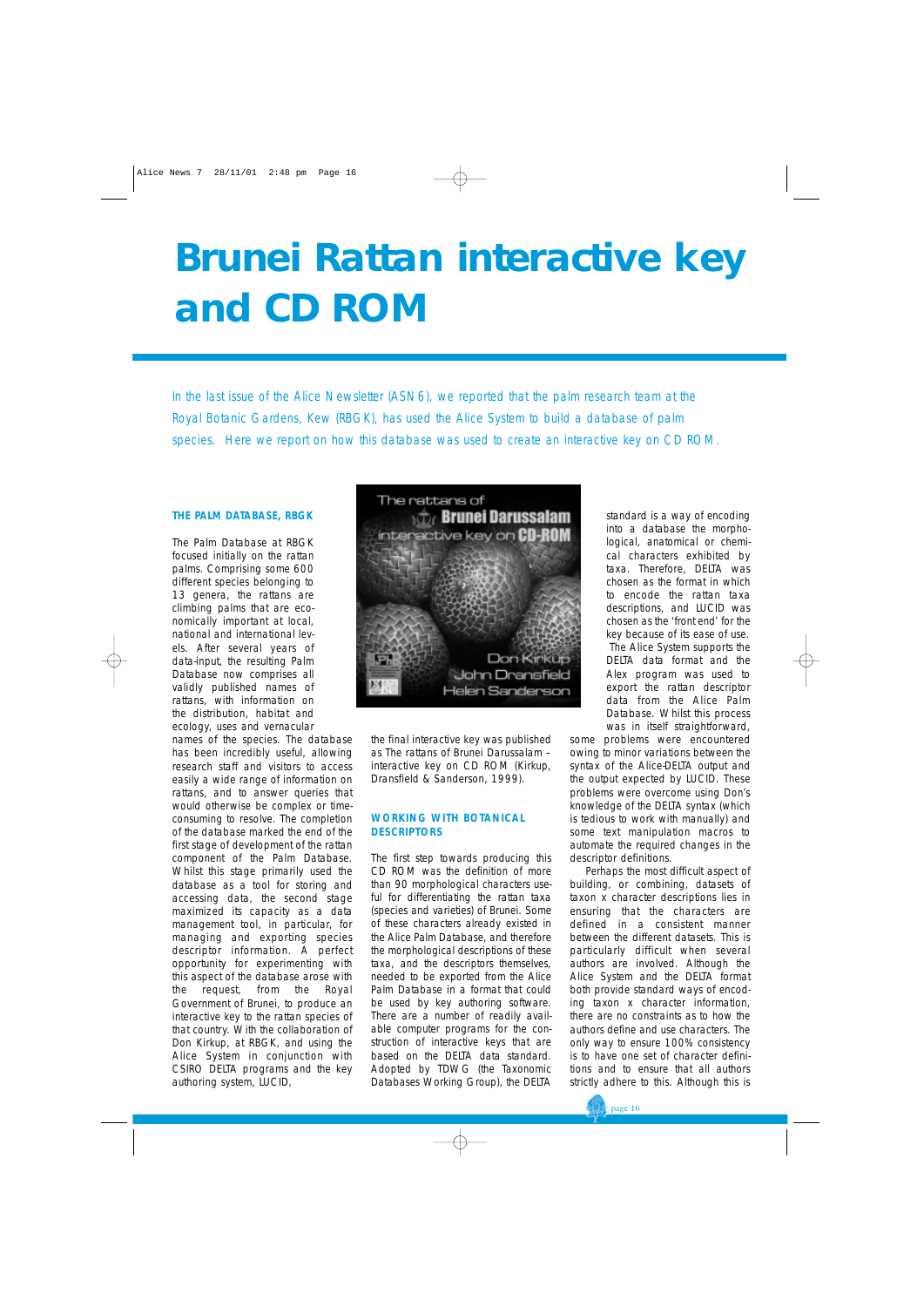

possible, it is difficult to achieve because people interpret terms in different ways. In an attempt to minimise possible differences between authors' interpretations the Brunei rattan project sought to impose some consistency in how the character definitions were arrived at in the first place. The original Palm Database descriptors were redefined so as to follow an *organ–property–value* schema (where a 'leaf' would be an organ which might have the property of 'shape', the value of which might be 'ovate'). Although it is not possible to directly encode such representations of the characters in either DELTA or Alice, this formality when defining descriptors helped achieve consistency between authors.

#### **LOOKING TO THE FUTURE**

As well as the keys themselves, there is clearly a large database of *taxon x character* information for rattans being created at RBGK. It is anticipated that this will continue to grow as other new datasets are added in the future, thus leading to a large Palm Database. As the number of datasets to be incorporated grows, however, so do the difficulties in maintaining the database. Maintenance is complicated by the fact that no interactive key software store data in a properly designed relational database, unlike the Alice System. Don Kirkup said that he "hopes that sharing data with collaborators and transferring information

#### **Box 1: Comments on data transfer**

As Don Kirkup points out Alice is a well-organised relational database system. The good news is that it was designed with collaboration in mind.

Efficient data transfer between systems requires documented, welldefined standards (that are accepted and adhered to) and compatibility between standards.

A great deal could be written about the use of standards for biodiversity data. For a variety of reasons, some cultural others structural, these notions are not well entrenched. Don is correct: users have an important responsibility. We strongly encourage our users to agree and adopt standard definitions for their descriptors before embarking on a project. They should also look to use accepted standards where ever possible. Combining data is difficult and expensive if you don't. Organisations like TDWG have a role to play in establishing the credibility and importance of well-designed standards.

Those providing software tools also have a responsibility to support accepted standards to ease data transfer between systems. At Alice Software we are strongly committed to supporting established standards and are particularly committed to DELTA!

Don may be pleased to know that enhanced support for DELTA is a candidate for improvement in the next release of the Alice System. We are also reviewing what other standards we should be supporting. Any comments from users would be welcome.

Also relevant to Don's experience are our current explorations of the possibility of enhancing the Alice data model to support an interface that will allow users to attach 'objects' to taxa and potentially other Alice entities. This would allow users to point to, or to attach, images, documents, spreadsheets or even URL links to taxa in other databases.

between DELTA and a well organized relational database will become easier once the new architecture planned for the Alice System is implemented". [See Box 1 for the reply from Alice Software]

No attempt has yet been made to import updated DELTA information back into the Palm Database. The CSIRO DELTA programs export data files in the format for input into the Alice System (ATF). However, it is unfortunate that by using the ATF format Version 2.0 many of the links to the image and other multimedia files used in the interactive keys would be lost upon transfer.

The great success of the Brunei Rattan CD ROM, has led to applying the project model to the production of keys to rattans growing in other parts of SE Asia. Notably, work on the *Interactive key to the rattans of the Lao PDR* (Evans and Kirkup) is now complete and a CD ROM containing the key will follow the publication of Tom Evan's fine printed field guide to Lao rattans. Work continues also on the rattans of Borneo, and it is expected that coding of the descriptions for those remaining Bornean rattan species, not already included in the Brunei key, will be completed in late 2001. This will open the way for production of a key, and thus a published CD ROM, to all the rattan species of Borneo.

#### **Contacts:**

**John Dransfield, The Herbarium, The Royal Botanic Gardens, Kew, Richmond, Surrey TW9 3AE, UK; Email J.Dransfield@rbgkew.org.uk Don Kirkup, The Herbarium, The Royal Botanic Gardens, Kew, Richmond, Surrey TW9 3AE, UK Email D.Kirkup@rbgkew.org.uk**

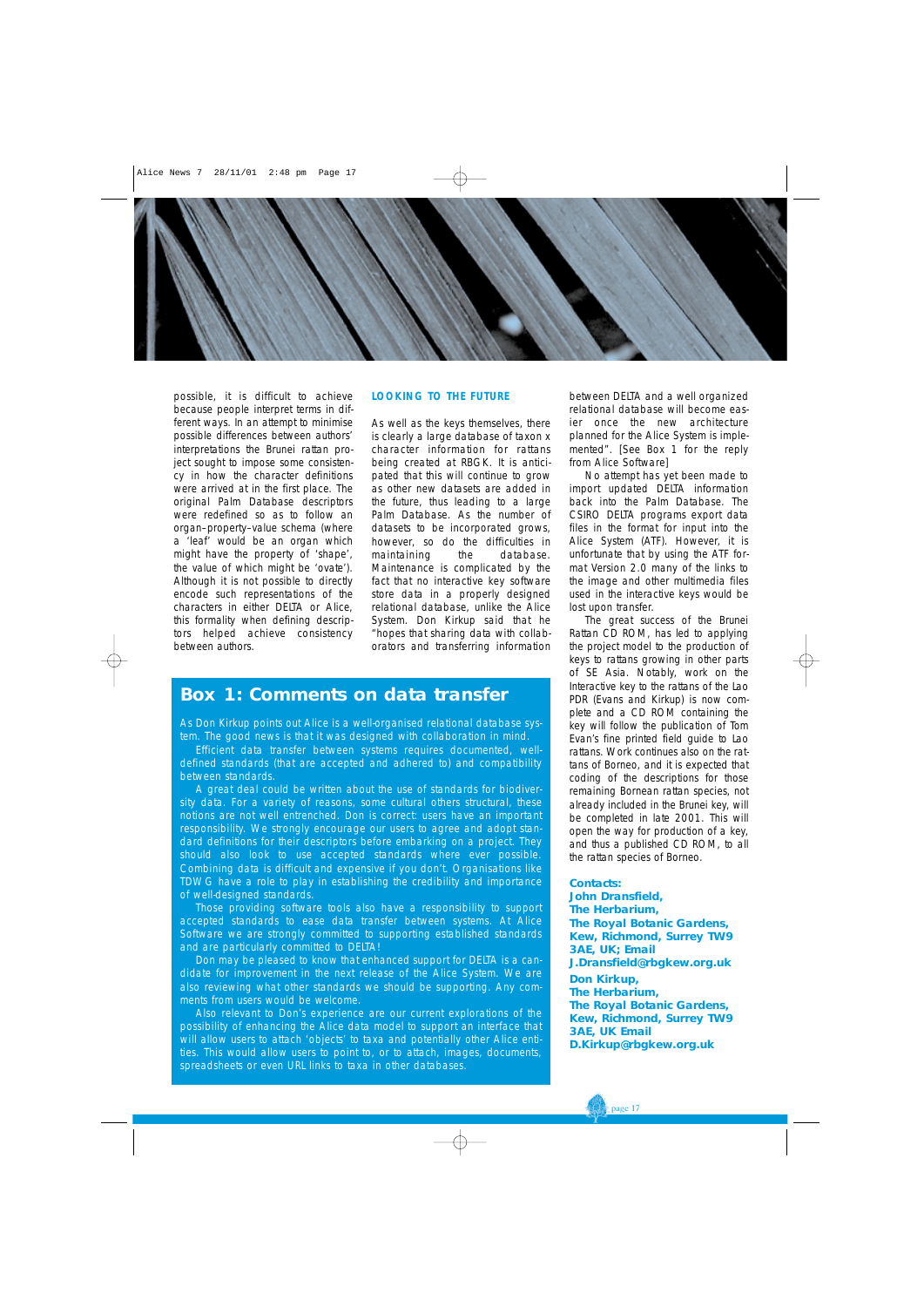*The Darwin Database at the Visayas State College of Agriculture (Leyte, The Philippines), holding data on more than 400 plant species, plays important roles in linking the knowledge of farmers and foresters, and in encouraging the inclusion of biodiversity and conservation into the forestry curriculum.* 

**Strengthening biodiversity capacity in the forestry curriculum in the Visayas, Philippines**

ANTONIA AND ANTISCHERA

Established in 1998 in the Forestry Department of the Visayas State College of Agriculture (ViSCA), the Darwin Database is one of the outputs of a three-year project funded by the UK Government's Darwin Fund. At the project's core were two fundamental and linked realisations. Firstly, that sustainable development depends upon conservation of biodiversity not only in protected areas but also in farming systems. Secondly, that there is a great difference between foresters' knowledge and farmers' knowledge of plant species. Whilst foresters tend to have technical knowledge on using fast-growing timber species, farmers tend to have greater awareness and appreciation of the value of a much wider range of species. Aware of the great wealth of biodiversity cultivated on-farm in the Visayas region of the Philippines and of the depth of the local knowledge on this diversity and how to manage it, the project's coordinators (Dr. Anna Lawrence, then of Agricultural Extension and Rural Development Department, The University of Reading, and Eduardo Mangaoang of the Forestry Department, ViSCA) launched activities to strengthen biodiversity capacity in the forestry curriculum by ensuring that biodiversity and local knowledge are valued, integral components in all forestry teaching. Central to the project was a belief that it is only by integrating biodiversity into the forestry curriculum, that a new generation of foresters can be produced who have the knowledge, attitudes and skills to meet the challenges of achieving biodiversity conservation and sustainable development in the Philippines.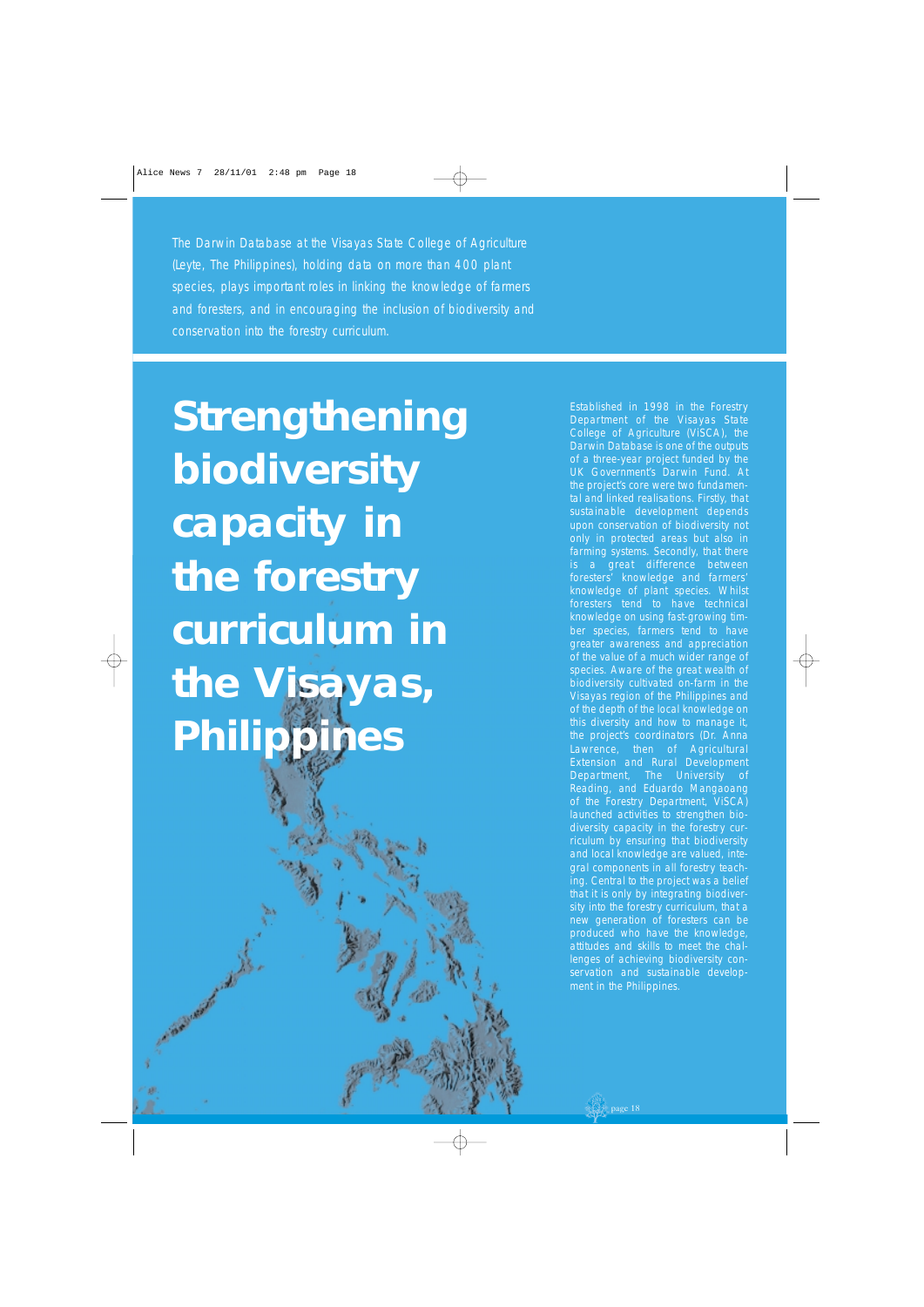#### **DOCUMENTING FARMERS' KNOWLEDGE**

In its early phase, project staff visited local communities on the islands of Leyte and Bohol to document farmers' knowledge and use of biodiversity. It was found that farmers are familiar with the uses of over 200 tree species, most of which are native and some are endemic. It was clear to the researchers that these farmers do plant trees and, in the case of fruit trees, farmers both select and develop those varieties that best meet their needs. These findings provided useful case studies for the project's curriculum strengthening process because they illustrated both that farmers' knowledge about trees is extensive and that this knowledge is of great use to foresters. The research also generated a large amount of data. Looking for a way to manage these data that would make it easy for staff, students and other researchers to access, use and analyse them, the project staff chose to use the Alice System to build a species database.

#### **THE DARWIN DATABASE**

The 'Darwin Database of Economically Important Plants of Leyte, Western Samar and Bohol', created using Alice System 2.1, currently holds nomenclatural, botanical, ecological, silivicultural and conservation data on over 400 plant species. The database acts as a crucial link between farmers' knowledge and foresters' knowledge. By bringing these two complementary knowledge sets together for the first time, the Darwin Database has helped to improve communication, understanding, and knowledge transfer between farmers and foresters in the Visayas. A good example of the database's linking capacity relates to the management of plant names. Foresters throughout the Philippines refer to timber trees with a standard set of names

in the Tagalog dialect. In contrast, the farmers of the Visayas have their own names, in their local dialects (Waraywaray, Cebuano, etc.) for these species. Clearly, it is important to differentiate between these different types of names, and so the database classes them as Common Names and Local Names, respectively. For example, the Common and Local Names of *Alphonsea arborea* (Annonaceae), a species endemic to the Philippines, are *Bolon* and *Buyon*, respectively. All Alice databases use the Scientific Name of a species as its unique identifier, and thus all data on a species is stored under its Latin binomial (e.g. *Alphonsea arborea*). In this way, the Darwin Database has been able to link information from a variety of sources, including both farmers and foresters, about each species. This has been of enormous use to the ViSCA forestry department in its teaching and research capacities.

#### **THE DARWIN DATABASE AS A TEACHING TOOL**

One of the most interesting aspects of the Darwin Database is that it has been used in an educational context and is actively used by students and teachers. The addition of new data to the database is on-going, with data from student projects or field trips added to the database periodically. The realisation that their data contributes to a wider body of real and useful data can have a strong motivational and educational effect on students. It also helps them to appreciate how many 'types of knowledge' exist, and encourages them to view these different 'types of knowledge' (particularly those of foresters and farmers) on a more equal basis. The structure of the database ensures that all items of knowledge, whether from foresters or farmers, are presented as equally important and there is no hierarchy in the database that places

one type of knowledge above another. Alice also helps ensure that the source of every data item is properly recorded.

The database has also been used to impress upon students the importance of herbarium specimens to research. By making a herbarium specimen of a particular plant species, students will be ensuring that any information about this species, obtained at the same time as the specimen, will be forever linked to it. This is particularly important in situations where the identity of a species is uncertain. Any knowledge (local name, use, silvicultural needs, etc.) collected with the specimen will be safely linked to it until such time that plant taxonomists can provide a scientific name for the species. Once the species has been identified, the associated knowledge can be input into the database under the correct scientific name. By linking knowledge about species to herbarium specimens of these species, the ViSCA team can be certain that all information, whether it has been obtained from foresters or farmers, is stored together under the correct species name. These herbarium specimens, stored in the Forestry Department herbarium, also act as a useful tool for obtaining further information, or verifying existing information, about species in the future.

#### **Contact:**

**Eduardo O. Mangaoang, Department of Forestry, ViSCA, Baybay, Leyte 6521-A, The Philippines; Tel. +63.053.335.2675, Fax + 63.053.335.2601, Email ed-darwi@mozcom.com.** 

**Dr. Anna Lawrence, Environmental Change Institute, University of Oxford, 5 South Parks Road, Oxford OX1 3UB, Email anna.lawrence@ eci.ox.ac.uk**